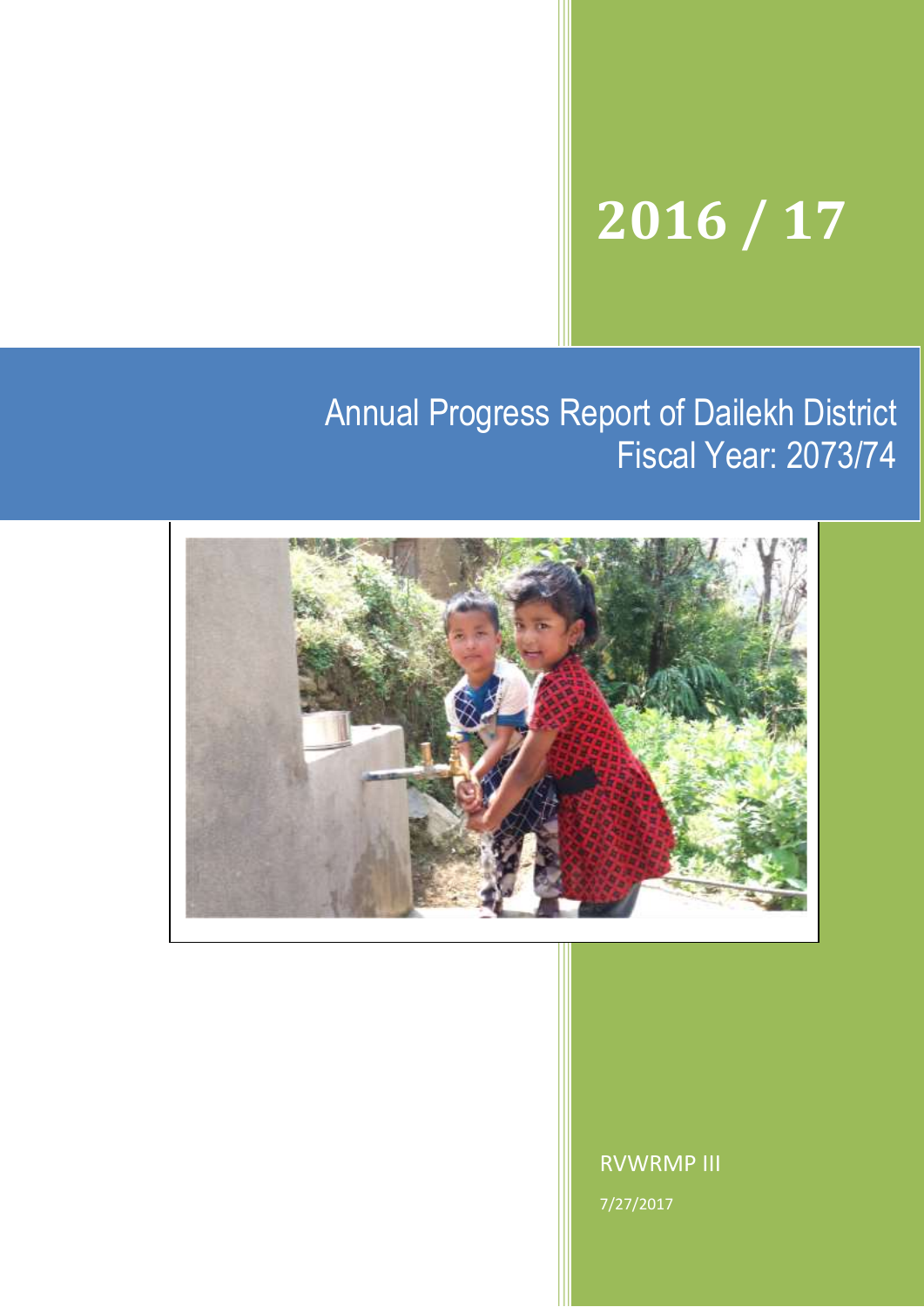

## <span id="page-1-0"></span>**Summary**

| District:                            | Dailekh                            |
|--------------------------------------|------------------------------------|
|                                      | 1 Srawan 2073 - 31 Ashad 2074      |
| <b>Reporting Period:</b>             | 16 July 2016 - 15 July 2017        |
|                                      | Capital: NRs. 39971783.00          |
|                                      | Recurrent: NRs. 21195002.00        |
| <b>Budget of the</b>                 | Total Planned Budget: 61166785     |
| <b>Fiscal Year: 2073/74</b>          | GON: NRs. 30844620.00              |
|                                      | GOF: NRs. 29848165.00              |
|                                      | DCC: NRs. 474000.00                |
|                                      | Capital: NRs. 32459864.00          |
|                                      | Recurrent: NRs. 15786301.00        |
| <b>Released Budget of the Fiscal</b> | Total Released Budget: 48246165.00 |
| Year: 2073/74                        | GON: NRs. 17998000.00              |
|                                      | GOF: NRs. 29848165.00              |
|                                      | DCC: NRs. 400000.00                |
|                                      | Capital: NRs. 32459864.00          |
|                                      | Recurrent: NRs. 15786301.00        |
| <b>Expenditure of the Fiscal</b>     | Total Expenditure: 48246165.00     |
| Year: 2073/74                        | GON: NRs. 17998000.00              |
|                                      | GOF: NRs. 29848165.00              |
|                                      | DCC: NRs. 400000.00                |
| Expenditure % of the total           | Capital: 100%                      |
| budget                               | Recurrent: 100%                    |
|                                      | Total: 100 %                       |
|                                      | Capital:                           |
|                                      | $\bullet$                          |
| Justification of more than 3%        | $\bullet$                          |
| difference of Budget Versus          | <b>Recurrent</b>                   |
| <b>Expenditure</b>                   |                                    |
|                                      |                                    |
| <b>Total Planned Schemes</b>         | 27                                 |
| <b>Total Completed Schemes</b>       | 27                                 |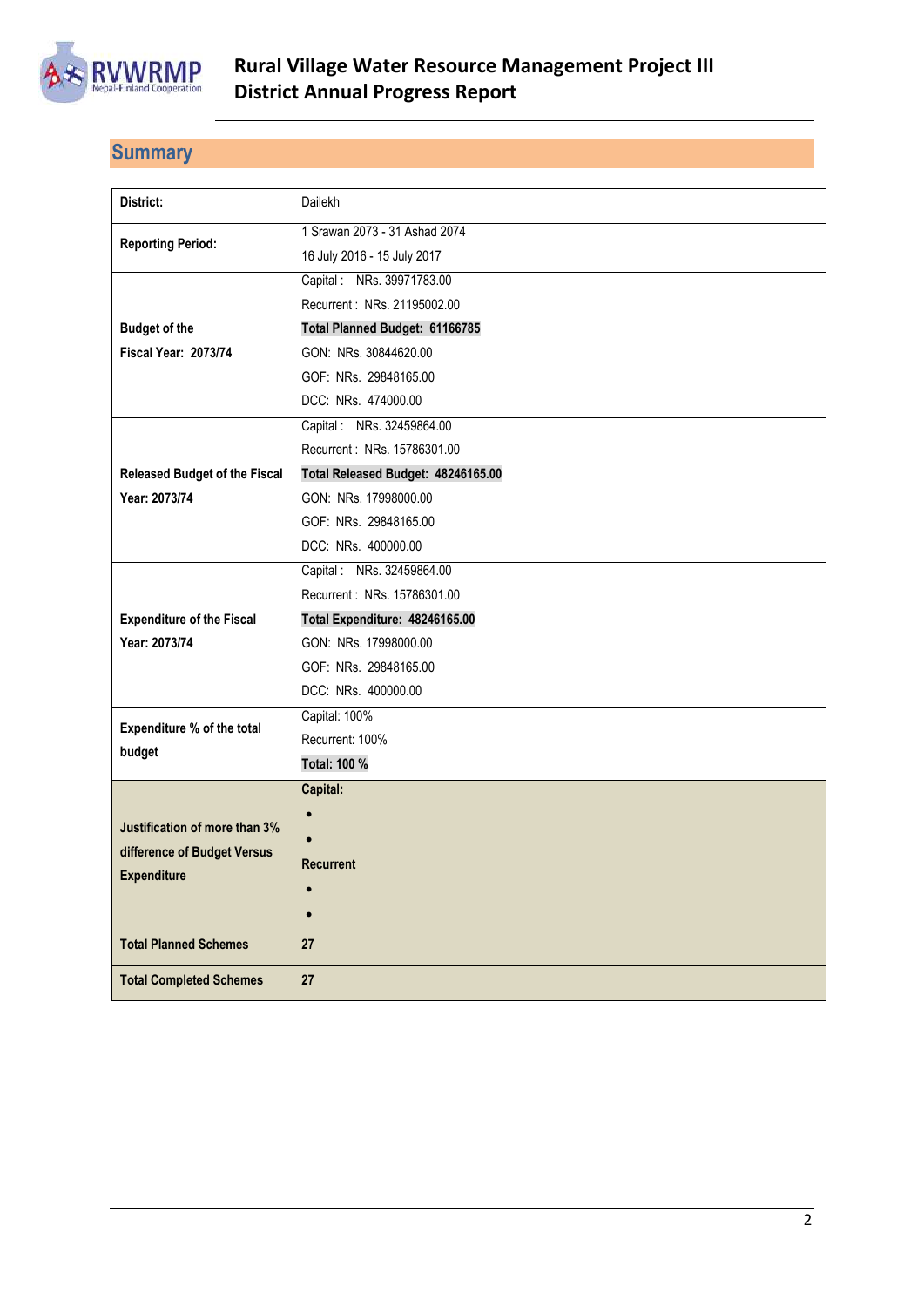

### **District's Annual Performance Silent Features:**

| S.N. | Parameters                                                     | Maximum Score | Score secured | Remarks |
|------|----------------------------------------------------------------|---------------|---------------|---------|
|      | Score received by the district in MCPM                         | 5             | 5             |         |
| 2    | Planning V/S Achievement                                       | 20            | 20            |         |
| 3    | Contribution of DDC in DWRDF                                   | 25            | 20            |         |
| 4    | Participation in Monitoring and Reporting                      | 15            |               |         |
| 5    | <b>DMC</b> Meeting                                             | 5             |               |         |
| 6    | Utilization and Transparency of DWRDF Resources                | 20            | 20            |         |
|      | Collaboration of RV Activities with Other Development Agencies | 10            |               |         |
|      | Total                                                          | 100           |               |         |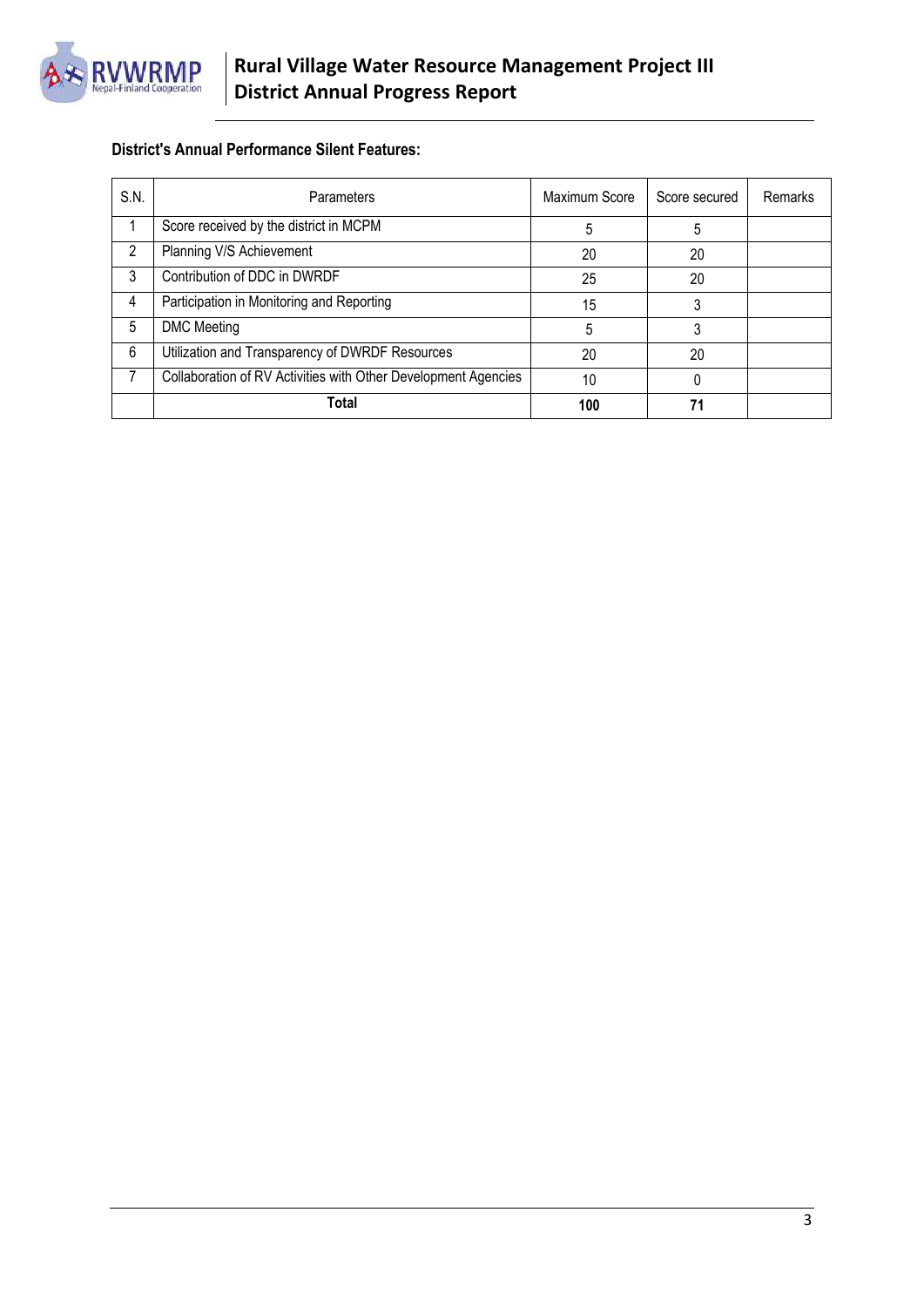

## **Contents**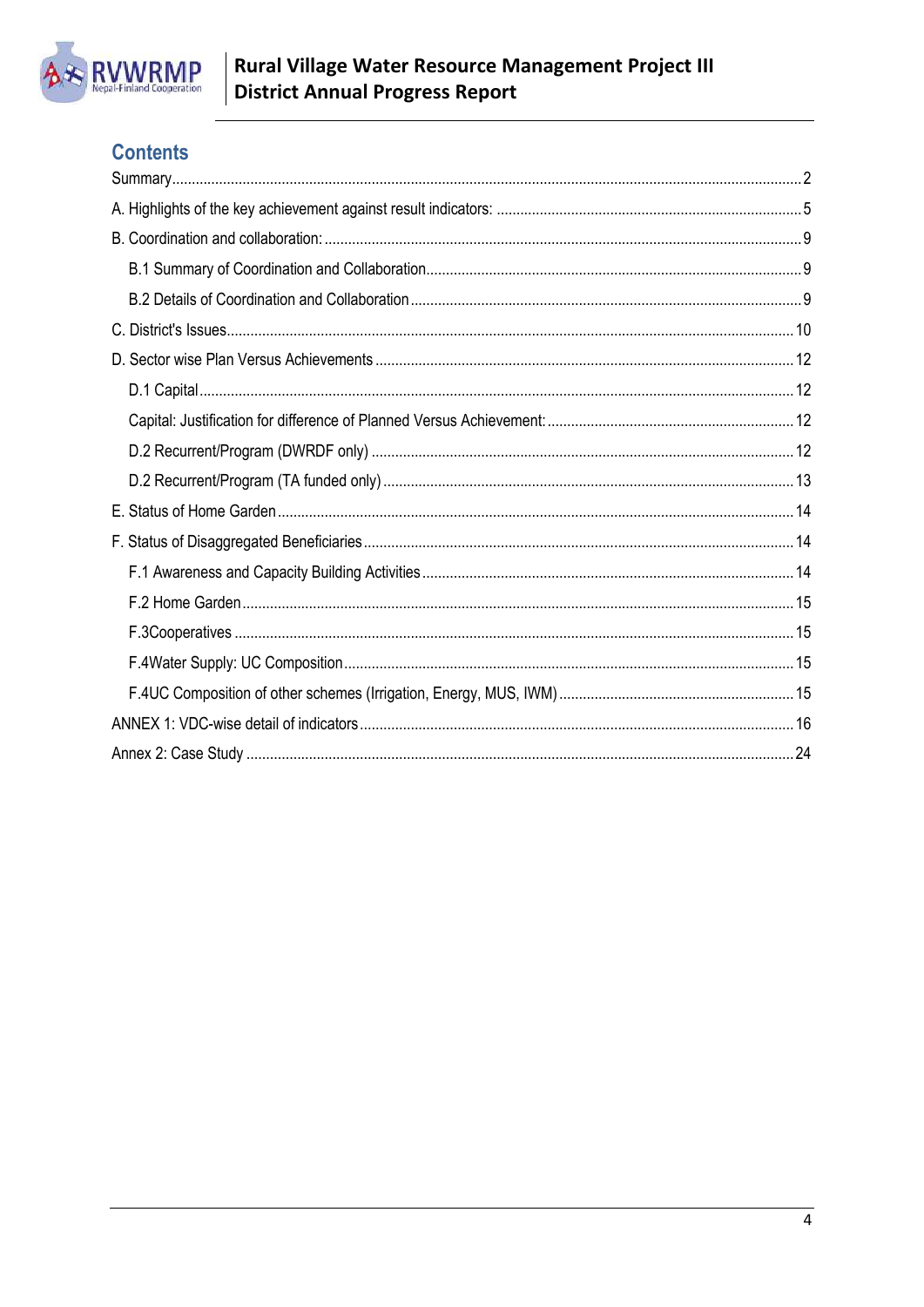

## <span id="page-4-0"></span>**A. Highlights of the key achievement against result indicators:**

**Results # 1: Institutionalized community capacity to construct and maintain community managed water supply and adopt appropriate technology and sanitation and hygiene behavior. (WASH)**

| Indicators                                                                                                                                                                                                 | Key Achievement                                                                                                                                                                                                                                                                  | <b>Issues</b>                                                                                                                                                                                                                                          | Remarks |
|------------------------------------------------------------------------------------------------------------------------------------------------------------------------------------------------------------|----------------------------------------------------------------------------------------------------------------------------------------------------------------------------------------------------------------------------------------------------------------------------------|--------------------------------------------------------------------------------------------------------------------------------------------------------------------------------------------------------------------------------------------------------|---------|
| 1.1 Number of water supply schemes<br>supported by the Project fund in Phase III<br>provide improved water supply services                                                                                 | 25 water supply schemes were<br>constructed and provided improved<br>water supply services                                                                                                                                                                                       | 1 <sub>1</sub><br>UC external material<br>procurement guideline is still to<br>be refined<br>2.<br>Lacking of water quality test<br>laboratory at local level<br>Learning:<br>Group wise sealed tender, follow of<br>step by step procurement process. |         |
| 1.2 Number of water supply (WS)<br>beneficiaries                                                                                                                                                           | Altogether 9311 beneficiaries got<br>improved water supply services                                                                                                                                                                                                              | <b>NA</b>                                                                                                                                                                                                                                              |         |
| 1.3 Number of water supply schemes with<br>Water Safety Plan (WSP) with CCA/DRR<br>component.                                                                                                              | Altogether 20 Water Safety Plan have<br>been prepared with CCA/DRR<br>component.                                                                                                                                                                                                 | 3.<br>Not all the schemes prepared<br>WSP. Still 10 schemes have no<br>WSP.                                                                                                                                                                            |         |
| 1.4 Percentage of User Committees (UCs)<br>of water supply schemes in the project<br>core VDCs are active and able to maintain<br>service level                                                            | 100 % User Committees (UCs) of<br>water supply schemes in the project<br>core VDCs are active and able to<br>maintain service level                                                                                                                                              | <b>NA</b>                                                                                                                                                                                                                                              |         |
| 1.5 Key positions (chair, vice chair,<br>secretary, joint secretary and treasurer) in<br>UCs of improved water supply schemes in<br>the Project core VDCs are held by women<br>and by minority populations | 15 key positions (out of 38) are held by<br>women. 9 key positions by Dalit and 9<br>key position by Janajati by minority<br>populations.                                                                                                                                        | 4.<br>Only 39.5 % women and 47.4<br>% minority group are in key<br>positions.<br>5.<br>Substantial and active<br>involvement of women and<br>minority groups is still lacking.                                                                         |         |
| 1.6 Number of institutions/schools/public<br>places supported by the project fund with<br>disabled and gender-friendly toilets and<br>access to hand washing                                               | 14 institutions and 48 schools were<br>supported by the project. Out of which<br>only 2 institutions are gender friendly<br>and 46 schools have gender-friendly<br>toilets. However, only 12 institutions<br>and 27 schools have access to hand<br>washing facilities with soap. | 6.<br>No any institutions and schools<br>have disable friendly toilets                                                                                                                                                                                 |         |
| 1.7 Drinking water supply schemes in<br>project core VDCs have affiliation with<br>cooperative                                                                                                             | Only 8 DWS in project core VDCs have<br>been affiliated with cooperative                                                                                                                                                                                                         | 7.<br>Only 34 % of UC are affiliated<br>with cooperative.                                                                                                                                                                                              |         |
| 1.8 Menstruating women able to use the<br>toilet in project core VDCs                                                                                                                                      | About 78 % menstruating women are<br>able to use the toilet in project core<br><b>VDCs (SDA Visit)</b>                                                                                                                                                                           | 8.<br>Exactly the same percentage of<br>menstrual women (78%) are<br>able to use regular tap.                                                                                                                                                          |         |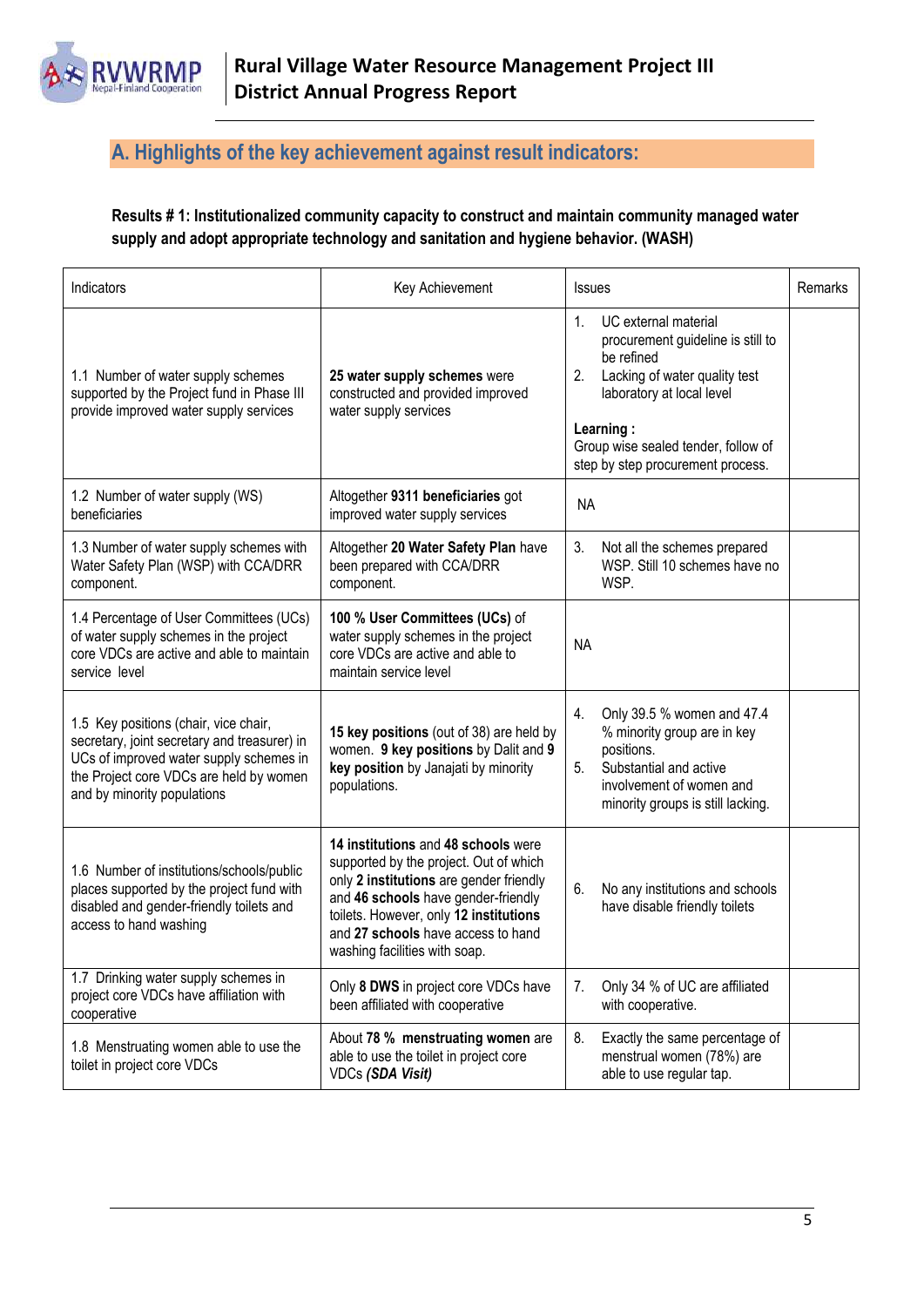

#### **Result # 2: Improved and sustainable nutrition, food security and sustainable income at community level through water resources based livelihoods development.**

| Indicators                                                                                                 | <b>Key Achievements</b>                                                                            | <b>Issues</b>                                                                                | <b>Remarks</b> |
|------------------------------------------------------------------------------------------------------------|----------------------------------------------------------------------------------------------------|----------------------------------------------------------------------------------------------|----------------|
| 2.1 Number of Home Garden Beneficiaries                                                                    | 1634 HH and 8805 peoples are<br>benefitted by Home Garden (HG)                                     | <b>NA</b>                                                                                    |                |
| 2.2 Percentage of women among home<br>garden training recipients, trainers of trainers<br>and Lead Farmers | 84% women receives HG training,<br>and lead farmers trainings                                      | <b>NA</b>                                                                                    |                |
| 2.3 Percentage of Dalit and other socially<br>excluded groups in home garden training.                     | Proportion of Dalit in HG training is<br>34.7 % while other socially<br>excluded groups is only 9% | Involvement of Dalit and minority<br>group in HG training is still poor                      |                |
| 2.4. Number of people receiving rural advisory<br>services                                                 | About 1900 people received rural<br>advisory services                                              | <b>NA</b>                                                                                    |                |
| 2.5 Families trained in income generating<br>activities                                                    | Altogether 251 families received<br>income generating training                                     | Not all families are able to generate<br>income by selling their product at<br>nearby market |                |
| 2.6 Percentage of leadership posts of project<br>supported cooperatives held by women                      | 38.8 % women holds in leadership<br>posts of project supported<br>cooperatives                     | Substantial and active involvement<br>of women and minority groups is still<br>lacking       |                |
| 2.7 Percentage of Multiple Use Systems<br>(MUS) among the RVWRMP supported<br>schemes                      | 14.8 % of Multiple Use Systems<br>(MUS) among the RVWRMP<br>supported schemes                      | Field research is needed to identify<br>its multiple benefit                                 |                |

#### **Result #3: Institutionalized capacity at District level to continue integrated water resources planning and support communities in implementing and maintaining WASH and livelihood activities**

| <b>Indicators</b>                                                                                                                                                                                                                | Key Achievements                                                                                                                                                            | <b>Issues</b>                                                                                                  | Remarks |
|----------------------------------------------------------------------------------------------------------------------------------------------------------------------------------------------------------------------------------|-----------------------------------------------------------------------------------------------------------------------------------------------------------------------------|----------------------------------------------------------------------------------------------------------------|---------|
| 3.1 Roadmap for multi-sector regional<br>cohesion policy: Contribution to policies<br>designed for poverty reductions in remote and<br>mountainous areas either under Agriculture<br>Development Strategy or at provincial level | Participated in RWASHCC conference,<br>2017 at Surkhet and contributed to<br>develop a clear vision for regional WASH<br>with defined milestones for the next five<br>years | Establishing the role and<br>structure of the RWASHCC in<br>the new context of provincial<br>structure.        |         |
| 3.2 National and Provincial authorities in<br>WASH, agriculture and small industries<br>sectors informed on RVWRMP experiences                                                                                                   | Shared experiences and learning of<br>RVWRMP at regional WASHCC<br>conference, 2017 at Surkhet                                                                              | <b>Accommodating Surkhet</b><br>regional WASH declaration in<br>the context of the new<br>provincial structure |         |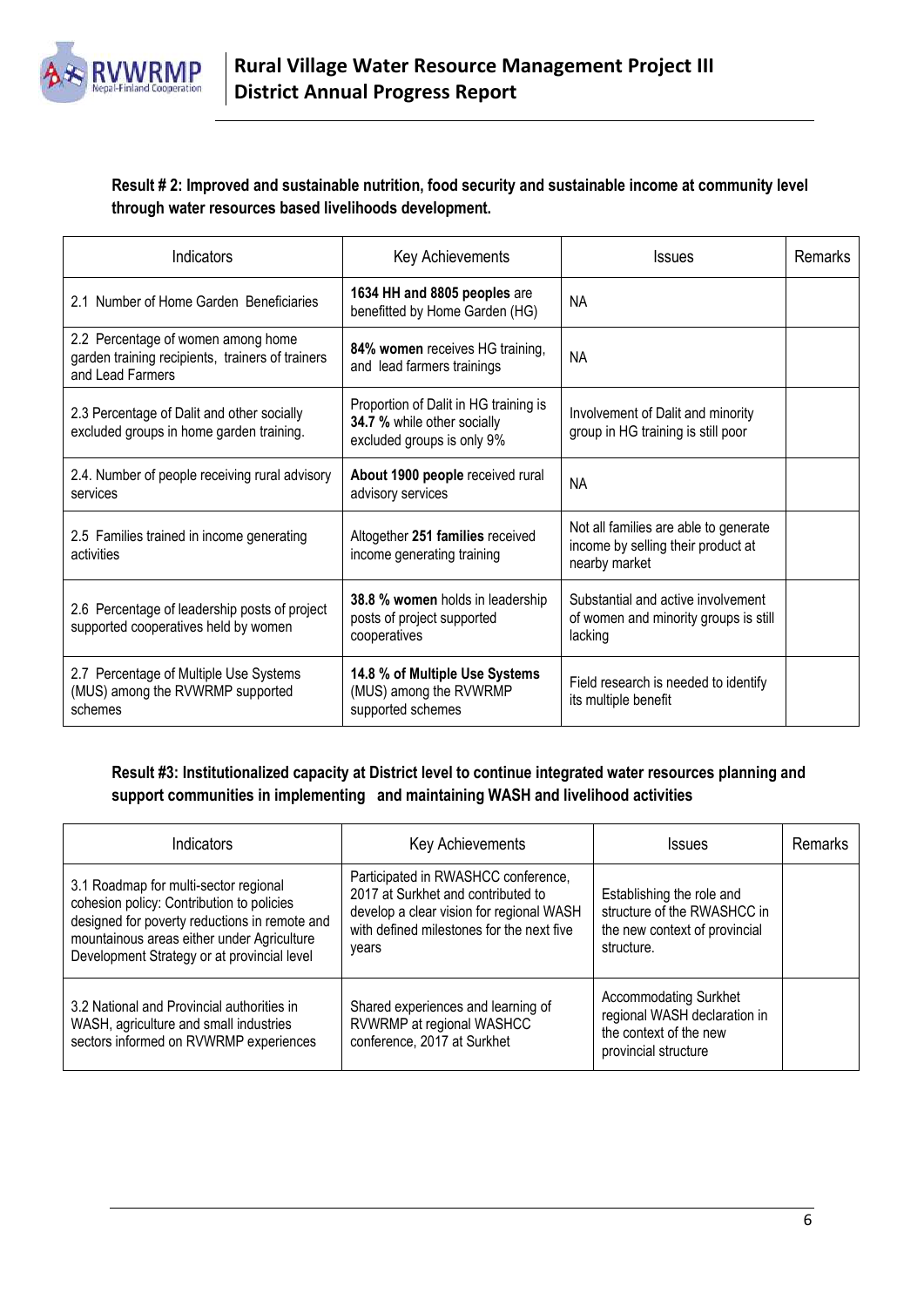

| 3.3 District ownership demonstrated by<br>DDC's contribution to the District Water<br>Resources Development Fund (DWRDF)                                                                     | DDC contributed 4 lacs rupees (1%) in<br>DWRDF in FY 2073/74.                                                                                                                                                                                                                                                                                                     | Contribution of DDC has now<br>be shifted to project rural<br>municipality and municipality<br>and needs orientation<br>regarding contribution and<br>operation of DWRDF to all<br>project RM/Municipality.                                                                                                                                 |  |
|----------------------------------------------------------------------------------------------------------------------------------------------------------------------------------------------|-------------------------------------------------------------------------------------------------------------------------------------------------------------------------------------------------------------------------------------------------------------------------------------------------------------------------------------------------------------------|---------------------------------------------------------------------------------------------------------------------------------------------------------------------------------------------------------------------------------------------------------------------------------------------------------------------------------------------|--|
| 3.4 Number of trained local bodies to promote<br>effective access to energy, markets, irrigation<br>and WASH services.                                                                       | Jagannath VDC was declared as a<br>indoor smoke free VDC where 636 HH<br>were declared as an indoor smoke free<br>HH. The VDC played a lead role to<br>success this mission.                                                                                                                                                                                      | Sustainability of the operation<br>of the mud stove is yet to test<br>for few months.<br>Learning:<br>Joint effort, ward wise<br>promoter and lead role of<br><b>VWASHCC</b> make the mission<br>possible                                                                                                                                   |  |
| 3.5 Mobilization of resources of Cottage and<br>Small Industries Development Board (CSIDB)<br>and District Agriculture Development Office<br>(DADO) for joint activities in the Project VDCs | District Agriculture Development Office<br>(DADO) contributed NRs 25000.00 for<br>transportation cost of the cardamom<br>transplantation sub-project which was<br>jointly accomplished by the project,<br>DADO and the communities of Naumule<br>VDC.                                                                                                             | Collaboration became a little<br>bit difficult due to different<br>motive between DADO and<br>the project.<br>Learning:<br>Collaboration is possible only<br>when the involving party have<br>homogeneous objective,<br>motive and working<br>modalities.                                                                                   |  |
| 3.6 DWRDF funds are expended against the<br>annual budget                                                                                                                                    | Based on the available authorized<br>budget, 100% financial progress has<br>been achieved in FY 2073/74 and<br>DWRDF fund was also expended as<br>planned in AWP                                                                                                                                                                                                  | Despite of the decision of the<br>supervisory board, approved<br>additional budget from GoN<br>side was not received This<br>deficit budget directly impact<br>on the GWRDF of the current<br>FY 2074/75                                                                                                                                    |  |
| 3.7 Necessary technical and administrative<br>support is provided without delays by District<br>Technical Office (DTO), DADO and other<br>relevant offices.                                  | 12 survey and design reports were<br>checked and recommended for approval<br>by DTO. Running bills and final bill were<br>also checked by DTO. Periodic scheme<br>monitoring visits were also made by<br>DTO. 14 DMC meetings were conducted<br>and all the DMC member participated<br>actively in the meeting and provided<br>necessary feedback to the project. | As the goal of the project is to<br>improve public health of the<br>project beneficiaries, there is<br>something missing in the<br>DMC composition from Public<br>Health Office. It was also<br>realized a missing of the DEO<br>representatives in DMC as<br>there are many awareness<br>creating and school related<br>activities in AWP. |  |
| 3.8 Village Development Committees' (VDCs)<br>ownership demonstrated through their<br>contribution to scheme costs                                                                           | Total NRs. 40,82,156 was contributed<br>(5.28 %) by the project VDCs.                                                                                                                                                                                                                                                                                             | <b>NA</b>                                                                                                                                                                                                                                                                                                                                   |  |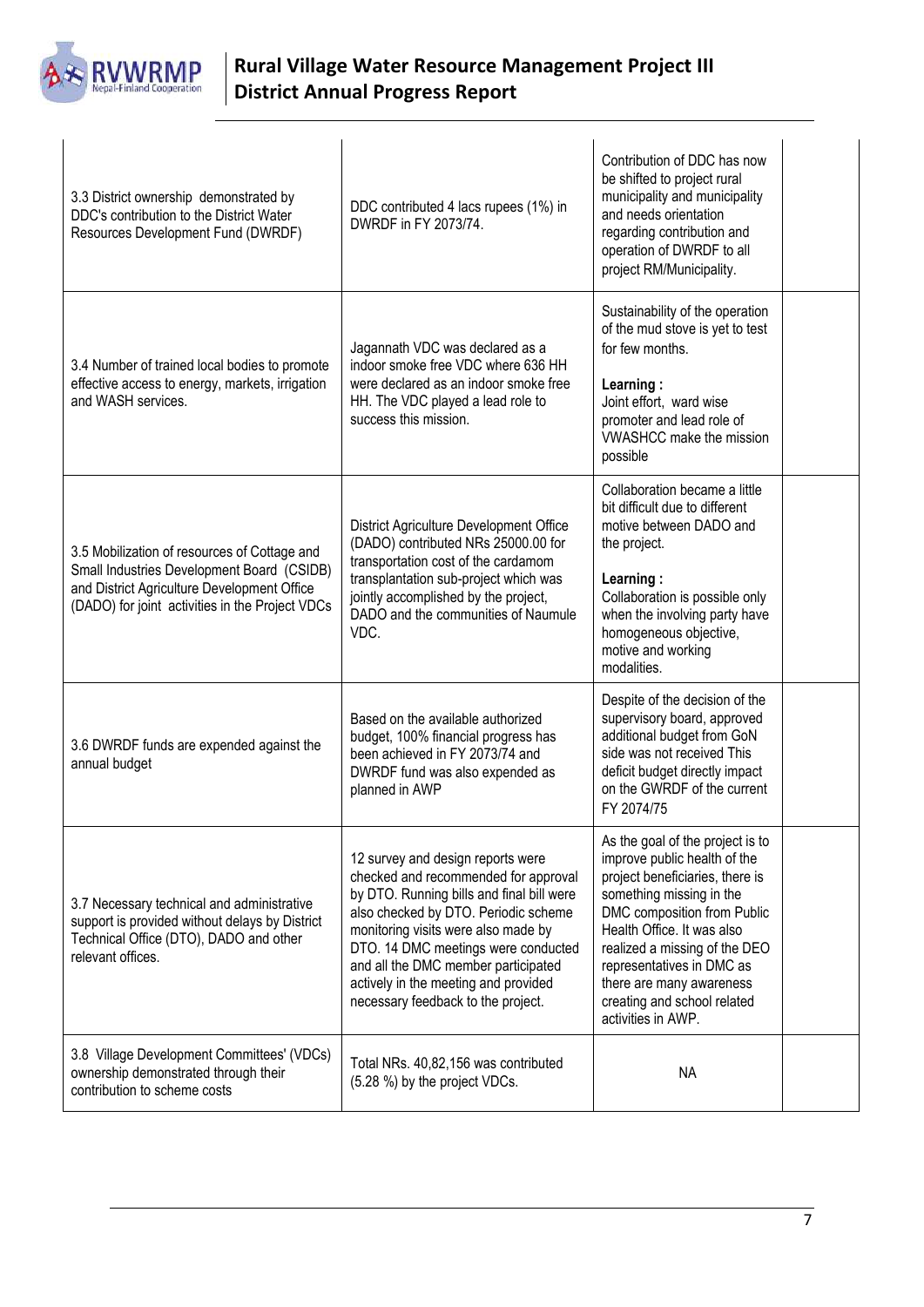

| 3.9 Percentage of community contribution in<br>cash and kind towards construction water and<br>irrigation systems, power plants, etc. | Overall 27.2% cash and kinds was<br>contributed by the community for the<br>construction of water supply, irrigation,<br>MUS etc. Of which, contribution in cash<br>is NRs. 492000 (0.66%) and kinds is NRs<br>19661274 (26.53%) | Women participation in<br>community construction is still<br>very high meaning that there<br>exist a significant percentage<br>of male seasonal migration to<br>India in the project VDCs |  |
|---------------------------------------------------------------------------------------------------------------------------------------|----------------------------------------------------------------------------------------------------------------------------------------------------------------------------------------------------------------------------------|-------------------------------------------------------------------------------------------------------------------------------------------------------------------------------------------|--|
|---------------------------------------------------------------------------------------------------------------------------------------|----------------------------------------------------------------------------------------------------------------------------------------------------------------------------------------------------------------------------------|-------------------------------------------------------------------------------------------------------------------------------------------------------------------------------------------|--|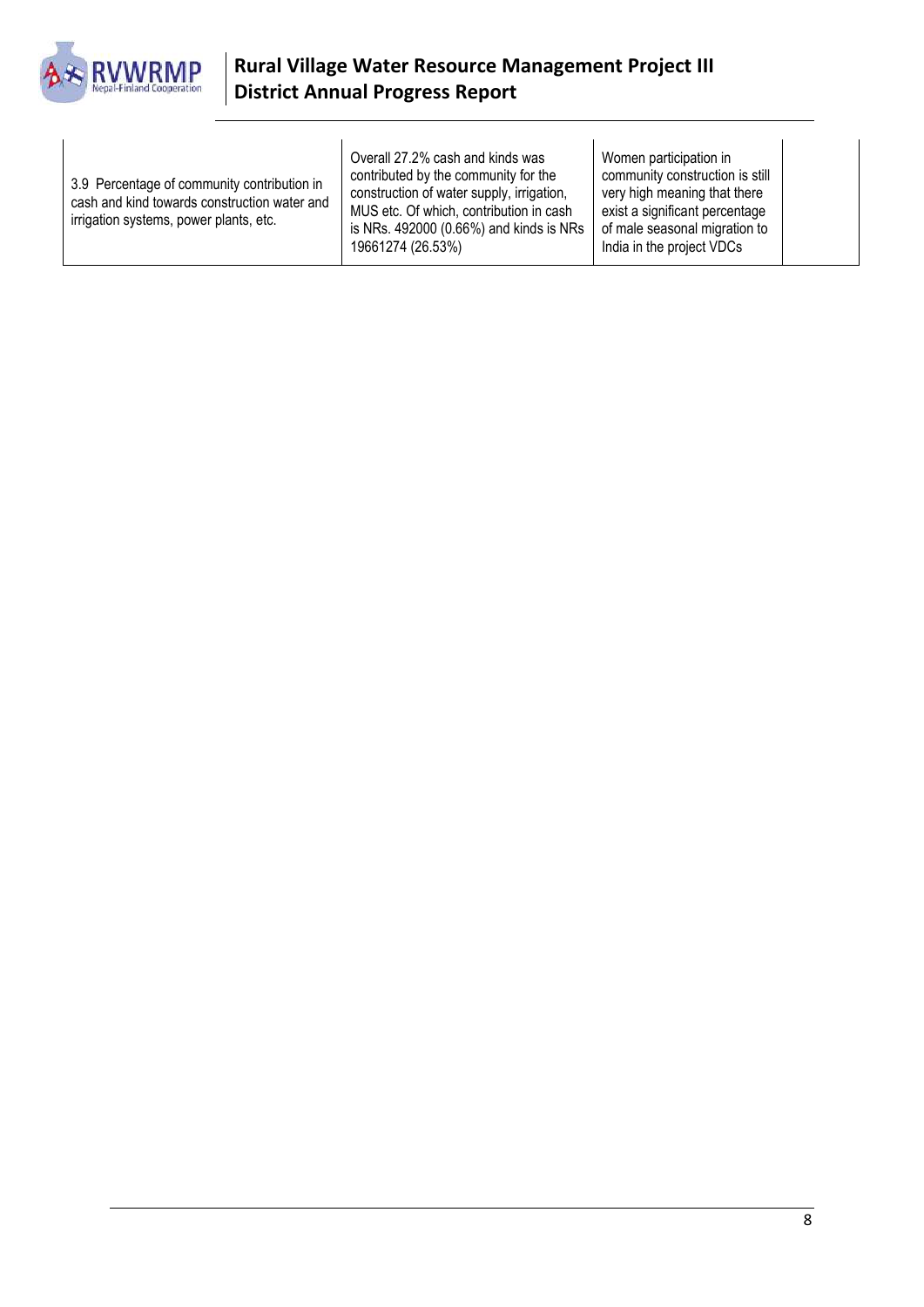

## **B. Coordination and collaboration:**

## **B.1 Summary of Coordination and Collaboration**

| Number of events / activities performed with coordination / collaboration |                                                                           |
|---------------------------------------------------------------------------|---------------------------------------------------------------------------|
| Key Organizations involved                                                | PAHAL, SNV Nepal/Everest Club, Jagannath VDC, DCC/Energy Section and DADO |
| Total Budget Expected / Allocated for the events (Excluding DWRDF)        | 161678                                                                    |
| Total expenditures with coordination / collaboration (Excluding DWRDF)    | 161678                                                                    |
| % of fund utilization                                                     | 100%                                                                      |

### **B.2 Details of Coordination and Collaboration**

<span id="page-8-1"></span><span id="page-8-0"></span>

| <b>Performed Activity</b>                                                                             | Organization (coordinated<br>/ collaborated)        | Description of the activity                                                                | Type of collaboration<br>(Financial / Technical /<br><b>Financial + Technical)</b> | <b>Budget allocation</b><br>(excluding DWRDF, if any) | <b>Expenditure (if</b><br>any) |
|-------------------------------------------------------------------------------------------------------|-----------------------------------------------------|--------------------------------------------------------------------------------------------|------------------------------------------------------------------------------------|-------------------------------------------------------|--------------------------------|
| Celebration of Sanitation and Hygiene Week<br>at Jagannath VDC (Bhagabatimai GP)                      | <b>PAHAL</b>                                        | Involved jointly on awareness<br>creating activities by mobilizing CAC<br>and WCF          | <b>Financial and Technical</b>                                                     | 5000                                                  | 5000                           |
| Improved Cooking Stoves Construction at<br>Jagannath (Bhagabatimai GP)                                | Jagannath VDC and<br><b>District Energy Section</b> | Contributing on salary cost of the ICS<br>Promoter and Mobilization of V-<br><b>WASHCC</b> | <b>Financial and Technical</b>                                                     | 130178                                                | 130178                         |
| Celebration of Sanitation and Hygiene Week<br>at Jambukandh VDC (Chamunda Bindrsaini<br>Municipality) | <b>SNV Nepal/Everest Club</b>                       | Organizing Quiz Program                                                                    | <b>Financial and Technical</b>                                                     | 1500                                                  | 1500                           |
| Cardamom Transplantation at Naumule VDC<br>(Naumule GP)                                               | <b>DADO</b>                                         | Cardamom Plant Transportation from<br>Bestada to Naumule                                   | <b>Financial and Technical</b>                                                     | 25000                                                 | 25000                          |

<span id="page-8-2"></span>Note: please convert technical and material support done by collaborating agencies into cash (tentative form).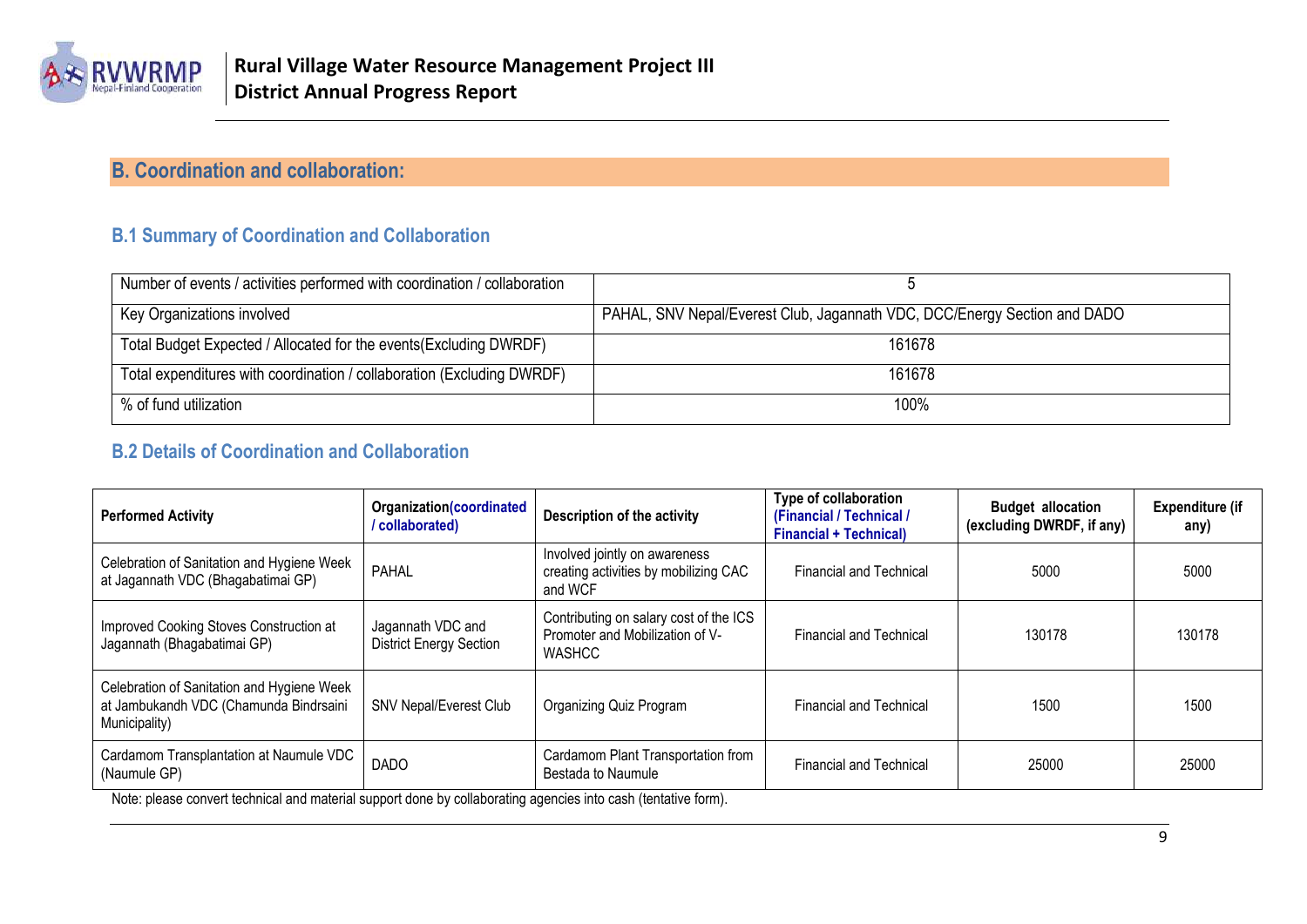

## <span id="page-9-0"></span>**C. District's Issues**

#### C.1: DMC Meeting

| <b>DMC Meetings</b>                                                                | Key Issues and Decision                                                                                           | Implementation status                                                                                                                                                  | Remarks |
|------------------------------------------------------------------------------------|-------------------------------------------------------------------------------------------------------------------|------------------------------------------------------------------------------------------------------------------------------------------------------------------------|---------|
| Meeting no 1                                                                       | SO/SP Issues Mobilization and their<br><b>Benefit</b>                                                             | SO/SP mobilized in 6 VDCs                                                                                                                                              |         |
| Formation of SE recruitment committee<br>Meeting no 2<br>and evaluation indicators |                                                                                                                   | Committee formed and evaluation<br>accomplished                                                                                                                        |         |
| Meeting no 3                                                                       | Approval of recommended SE Mr. Samir<br>Thapa                                                                     | <b>Contract Awarded</b>                                                                                                                                                |         |
| Meeting no 4                                                                       | <b>WUMP VDC selection</b>                                                                                         | 6 VDC selected                                                                                                                                                         |         |
| Meeting no 5                                                                       | Progress review, Orientation on UC<br>external material procurement process, SO<br>staff change, amendment of AWP | Progress reviewed, DMC member<br>oriented on procurement process,<br>female HP deputed and AWP amended                                                                 |         |
| Meeting no 6                                                                       | 4 <sup>th</sup> scheme level monitoring                                                                           | Accomplished                                                                                                                                                           |         |
| Meeting no 7                                                                       | Revision of WUMP VDCs                                                                                             | 2 VDCs changed                                                                                                                                                         |         |
| Meeting no 8                                                                       | Revised AWP based on new budget ceiling                                                                           | New AWP approved                                                                                                                                                       |         |
| Meeting no 9                                                                       | Annual Performance evaluation (APE)<br>committee formation                                                        | Committee formed                                                                                                                                                       |         |
| Meeting no 10                                                                      | Progress review, Additional contract with<br>SOs, AWP amendment and Approval of<br>annual performance result      | Progress reviewed, additional contract<br>made with 3 SOs, AWP amended and<br>Dailekh achieved 71 % marks in APE.                                                      |         |
| Meeting no 11                                                                      | Progress review                                                                                                   | Reviewed                                                                                                                                                               |         |
| Meeting no 12                                                                      | VDC level monitoring                                                                                              | 6 different groups formed and monitored<br>6 project VDCs                                                                                                              |         |
| Meeting no 13                                                                      | SO/SP performance evaluation committee<br>formation                                                               | Evaluation committee formed                                                                                                                                            |         |
| Meeting no 14                                                                      | Annual progress review, SO/SP Field<br>Assignment, Handover document and<br>project documentary dissemination     | 100% progress achieved, 3 SOs<br>mobilized in 3 core GP and 2 non-core<br>GP/Nagarpalika, Handover documents<br>shared and 6 different success stories<br>disseminated |         |

#### C.2: PSU/PCO/ Helvetas Support (Staff):

| Type of Support                   | Number<br>of visits | Key delivery                                                               | Output                                             |
|-----------------------------------|---------------------|----------------------------------------------------------------------------|----------------------------------------------------|
| Scheme/VDC monitoring             | -                   |                                                                            |                                                    |
| SO/SPs selection                  |                     | Support in process of SP selection<br>as the selection committee<br>member | 1 Sub Engineer selected<br>-                       |
| Training/Workshop<br>facilitation | 6                   | Support on facilitation of the<br>UC management training<br>(Parichit Sir) | 12 UC member were oriented<br>on scheme management |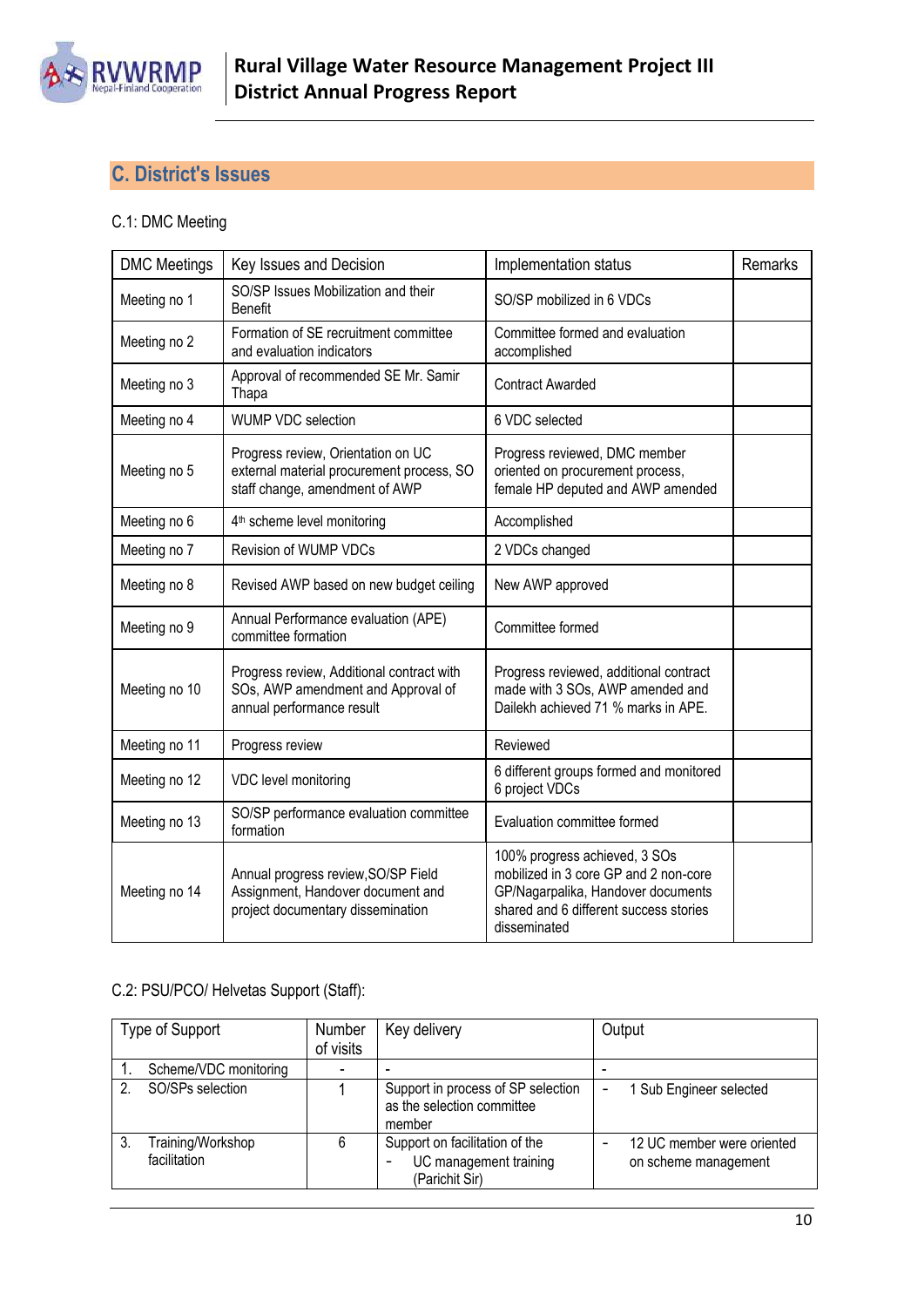

|    |                                          |                | Cooperative management<br>-<br>training (Yadav Sir)<br>WRT/SWRT training (Parichit<br>۰<br>sir and Roshan Sir)<br>ICS construction training<br>۰<br>(Roshan Sir)<br>Home Garden management<br>$\overline{a}$<br>(Chakra Sir) and<br>IG trainings (Chakra,<br>Damodar and Edwin Sir)  | 4 cooperative were trained on<br>$\overline{\phantom{a}}$<br>its management<br>Nearly 70 WRT/SWRT from 10<br>$\qquad \qquad -$<br>project district were oriented on<br>3R system<br>9 ICS promoter were<br>$\overline{\phantom{a}}$<br>developed<br>34 HG refreshment trainings<br>$\overline{\phantom{0}}$<br>and 26 HG trainings<br>7 IG trainings were conducted<br>$\overline{\phantom{a}}$ |
|----|------------------------------------------|----------------|--------------------------------------------------------------------------------------------------------------------------------------------------------------------------------------------------------------------------------------------------------------------------------------|-------------------------------------------------------------------------------------------------------------------------------------------------------------------------------------------------------------------------------------------------------------------------------------------------------------------------------------------------------------------------------------------------|
| 4. | Bimonthly meeting                        | 5              | Facilitation on<br>Total sanitation (Sushil sir)<br>$\overline{\phantom{0}}$<br>Cooperative management (<br>۰<br>Yadav Sir),<br>Post construction<br>$\overline{a}$<br>management (Raju Sir),<br>menstrual hygiene (Manju<br>Miss)<br>And livelihood management<br>۰<br>(Chakra Sir) | District project staffs (32) were<br>$\overline{\phantom{a}}$<br>oriented on different thematic<br>issues                                                                                                                                                                                                                                                                                       |
| 5. | Ceremony                                 | 1              | <b>ICS VDC Declaration:</b><br>Participated as a chief guest and<br>delivered speech in ceremony<br>(Wagle sir and Roshan Sir)                                                                                                                                                       | 1 ward of Bhagabatimai GP<br>declared indoor smoke free                                                                                                                                                                                                                                                                                                                                         |
|    |                                          | 4              | <b>MoU Ceremony and Project</b><br><b>Orientation: Facilitation on project</b><br>orientation and signed on the MoU<br>from project side (Wagle Sir &<br>Chakra Sir).                                                                                                                | 5 MoU were signed and nearly 200<br>participants were oriented about the<br>project.                                                                                                                                                                                                                                                                                                            |
| 6. | Discussion on district<br>project issues | 6<br>$+6+1=13$ | <b>WUMP CBT and Planning</b><br>$\overline{\phantom{0}}$<br>(Love Raj, NilKantha and<br>Mohan Bhatta and Ram<br>Shrestha Jee from Helvetas)<br>WUMP data entry (Love Raj<br>Jee from Helvetas)                                                                                       | 6 WUMP report are under<br>preparation                                                                                                                                                                                                                                                                                                                                                          |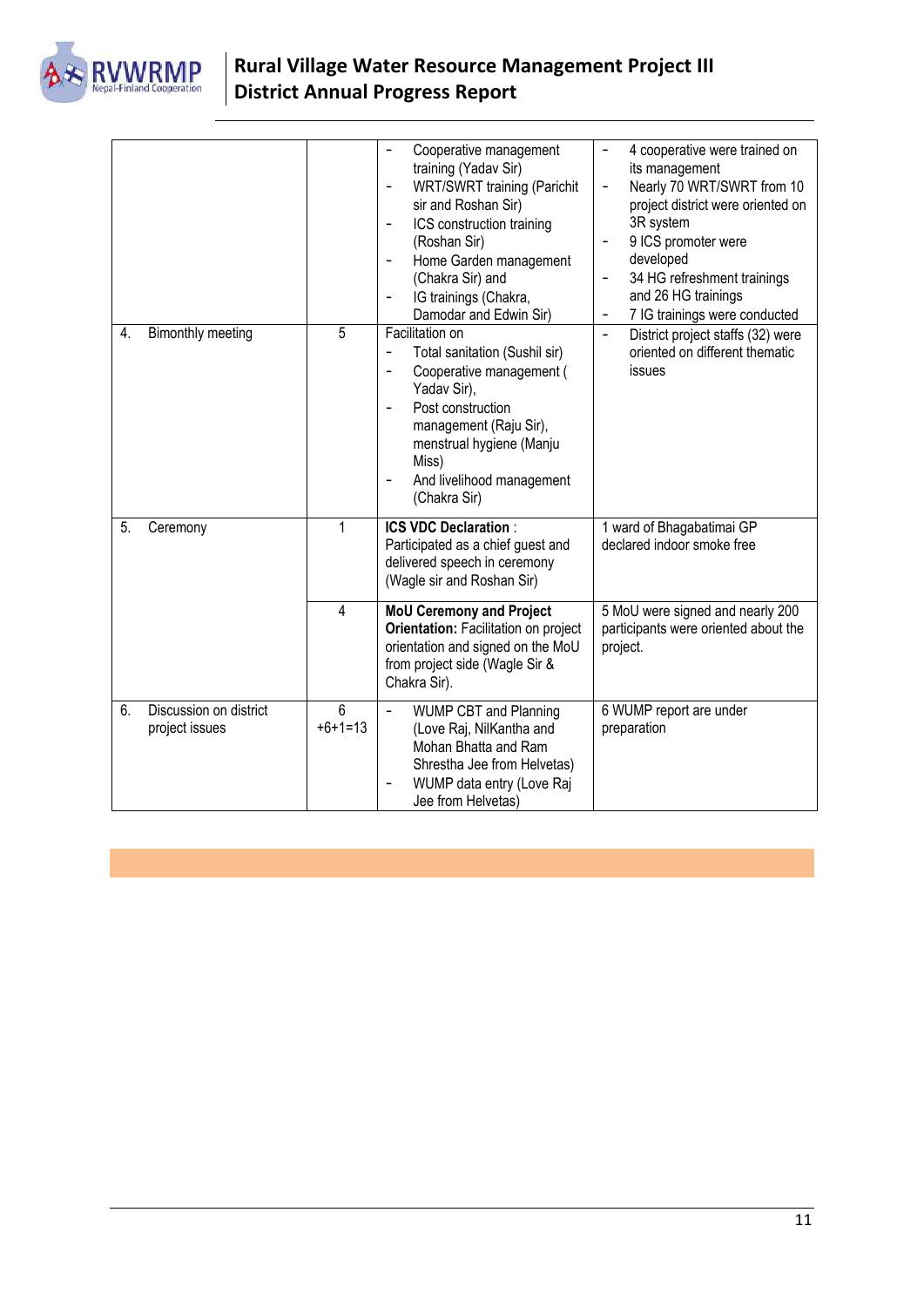

## **D. Sector wise Plan Versus Achievements**

#### **D.1 Capital**

|                 |                    |                     | Planned for FY 2073/74     | Achieved in FY 2073/74 |                            | Plan for coming FY 2074/75 |                                   |
|-----------------|--------------------|---------------------|----------------------------|------------------------|----------------------------|----------------------------|-----------------------------------|
| <b>Sector</b>   | <b>Scheme Type</b> | Number of<br>scheme | Number of<br>beneficiaries | Number of scheme       | Number of<br>beneficiaries | <b>Number of scheme</b>    | <b>Number of</b><br>beneficiaries |
| Water           | Gravity            | 20                  | 7650                       | 20                     | 7650                       | 13                         |                                   |
|                 | Lift               |                     |                            |                        |                            |                            |                                   |
|                 | maintenance        |                     | 849                        | ◠                      | 849                        |                            |                                   |
| Irrigation      | СI                 |                     | 119                        |                        | 119                        |                            |                                   |
|                 | <b>NCI</b>         |                     |                            |                        |                            |                            |                                   |
| Micro Hydro     | Micro Hydro        |                     |                            |                        |                            |                            |                                   |
| 3R system       | 3R system          |                     |                            |                        |                            |                            |                                   |
| <b>MUS</b>      | WS+NCI             |                     | 812                        |                        | 812                        |                            |                                   |
|                 | CI+IWM             |                     | 603                        |                        | 603                        |                            |                                   |
| Blue school     |                    |                     |                            |                        |                            |                            |                                   |
| <b>IWM</b>      |                    |                     |                            |                        |                            |                            |                                   |
| Cardamam Scheme |                    |                     |                            |                        |                            |                            |                                   |

### <span id="page-11-0"></span>**Capital: Justification for difference of Planned Versus Achievement:**

#### <span id="page-11-1"></span>NA

### **D.2 Recurrent/Program (DWRDF only)**

<span id="page-11-3"></span><span id="page-11-2"></span>

| <b>Capacity Building Heading</b> | Number of event planned | Number of event conducted | Plan Vs Achievement (%) | Key achievement                                                                                                                           |
|----------------------------------|-------------------------|---------------------------|-------------------------|-------------------------------------------------------------------------------------------------------------------------------------------|
| Awareness/Campaign               | 52                      | 52                        | 100%                    | Special day celebration at VDC level vibrate<br>the awareness on different issues at grass<br>root level.                                 |
| Cooperative                      |                         |                           | 100%                    | Cooperatives and Cos are able to maintain<br>saving and credit mobilization task that make<br>strengthened to the respective cooperative. |
| District Stakeholders level      |                         |                           | $0\%$                   |                                                                                                                                           |
| SO/SP Capacity Building          |                         |                           |                         |                                                                                                                                           |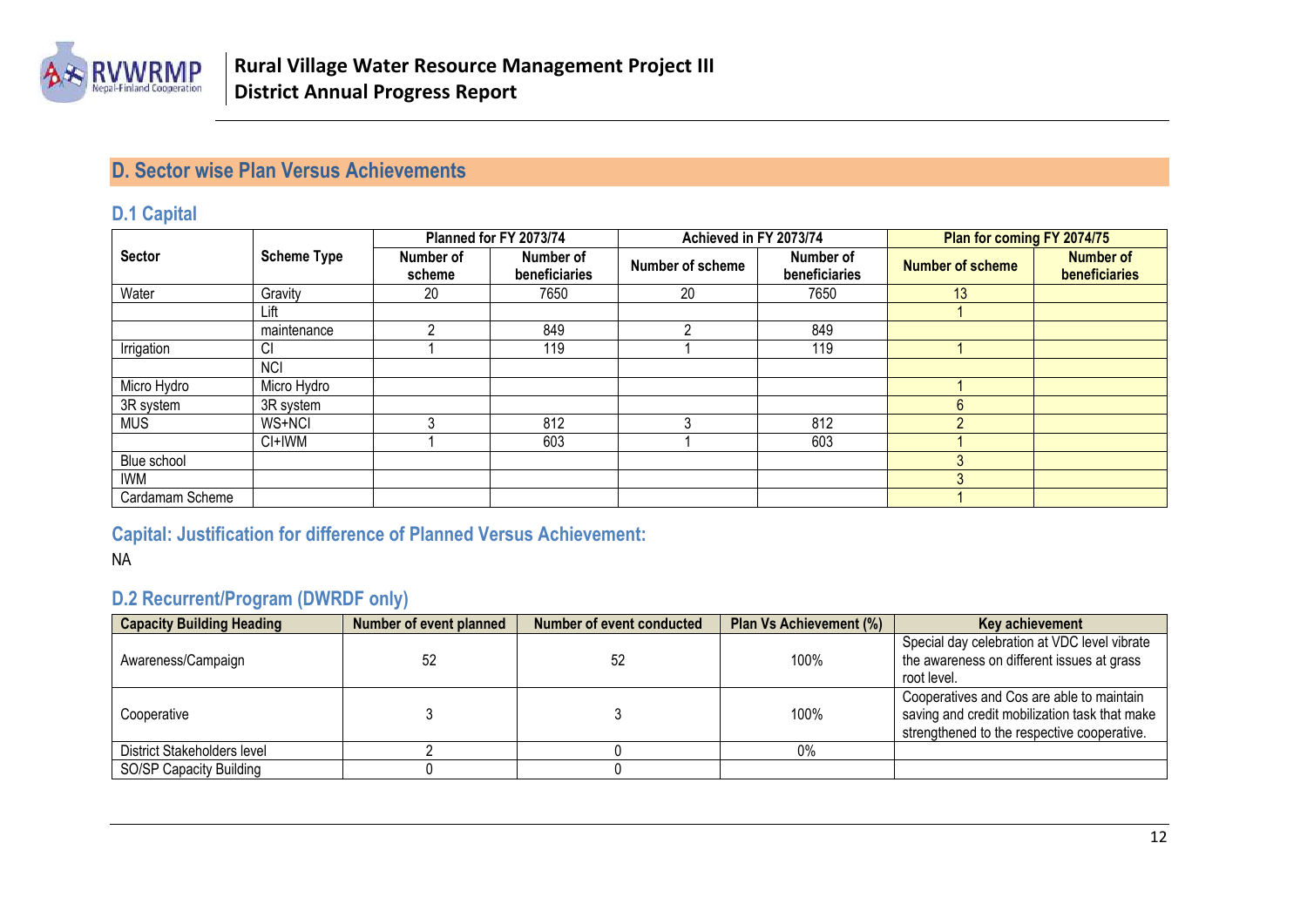

| Step by Step                                                                                   | 194 | 194 | 100% | All Schemes are completed by following<br>project SBS that keep maintain scheme<br>governance system (Participation,<br>transparency and capacity building).                                                                                          |
|------------------------------------------------------------------------------------------------|-----|-----|------|-------------------------------------------------------------------------------------------------------------------------------------------------------------------------------------------------------------------------------------------------------|
| Technical HR (WASH, Irrigation,<br>MHP: Technical Trainings (VMW,<br>LF, MPN, MLF, RWJM, etc)) |     |     | 100% | 21 numbers of VMW Trained to support<br>sustainability of schemes<br>18 Numbers of Nursery Holders trained<br>2.<br>24 numbers of leader farmers developed<br>3.<br>21 Numbers of ICS promoter developed to<br>4.<br>support ICS declaration movement |
| <b>WUMP Related</b>                                                                            |     |     | 100% | WUMP review of previous phase VDCs<br>(Jagnath and Naumule) was completed and<br>new priority list was prepared for the VDC.                                                                                                                          |
| <b>VDC Stakeholder Level</b>                                                                   |     |     | 100% | V WASH CC, FCHVs and Health post staffs<br>are capacitated for total sanitation movement<br>in the VDCs.                                                                                                                                              |
| <b>Exposure Visits</b>                                                                         |     |     | 0%   |                                                                                                                                                                                                                                                       |
| Total                                                                                          | 265 | 262 | 98%  |                                                                                                                                                                                                                                                       |

#### **Recurrent: Justification for difference of Planned Versus Achievement:**

NA

## **D.2 Recurrent/Program (TA funded only)**

<span id="page-12-0"></span>

| <b>Capacity Building Heading</b>          | <b>Number of event planned</b> | Number of event conducted | Plan Vs Achievement (%) | Key achievement                                                                                         |
|-------------------------------------------|--------------------------------|---------------------------|-------------------------|---------------------------------------------------------------------------------------------------------|
| Awareness/Campaign                        |                                |                           |                         |                                                                                                         |
| Cooperative                               |                                |                           |                         |                                                                                                         |
| District Stakeholders level               |                                |                           |                         |                                                                                                         |
| SO/SP Capacity Building                   |                                |                           |                         |                                                                                                         |
| Step by Step                              |                                |                           |                         |                                                                                                         |
| Technical HR (SWRT/WRT)                   |                                |                           | 100%                    | All the WRT/SWRT of 10 project<br>district got the knowledge about spring<br>revival system (3R system) |
| WUMP Related (CBT & Planning)             | 12                             | 12                        | 100%                    | 6 WUMP report are under preparation                                                                     |
| VDC Stakeholder Level (MoU & Orientation) |                                |                           | 100%                    |                                                                                                         |
| <b>Exposure Visits</b>                    |                                |                           |                         |                                                                                                         |
| <b>Total</b>                              |                                |                           |                         |                                                                                                         |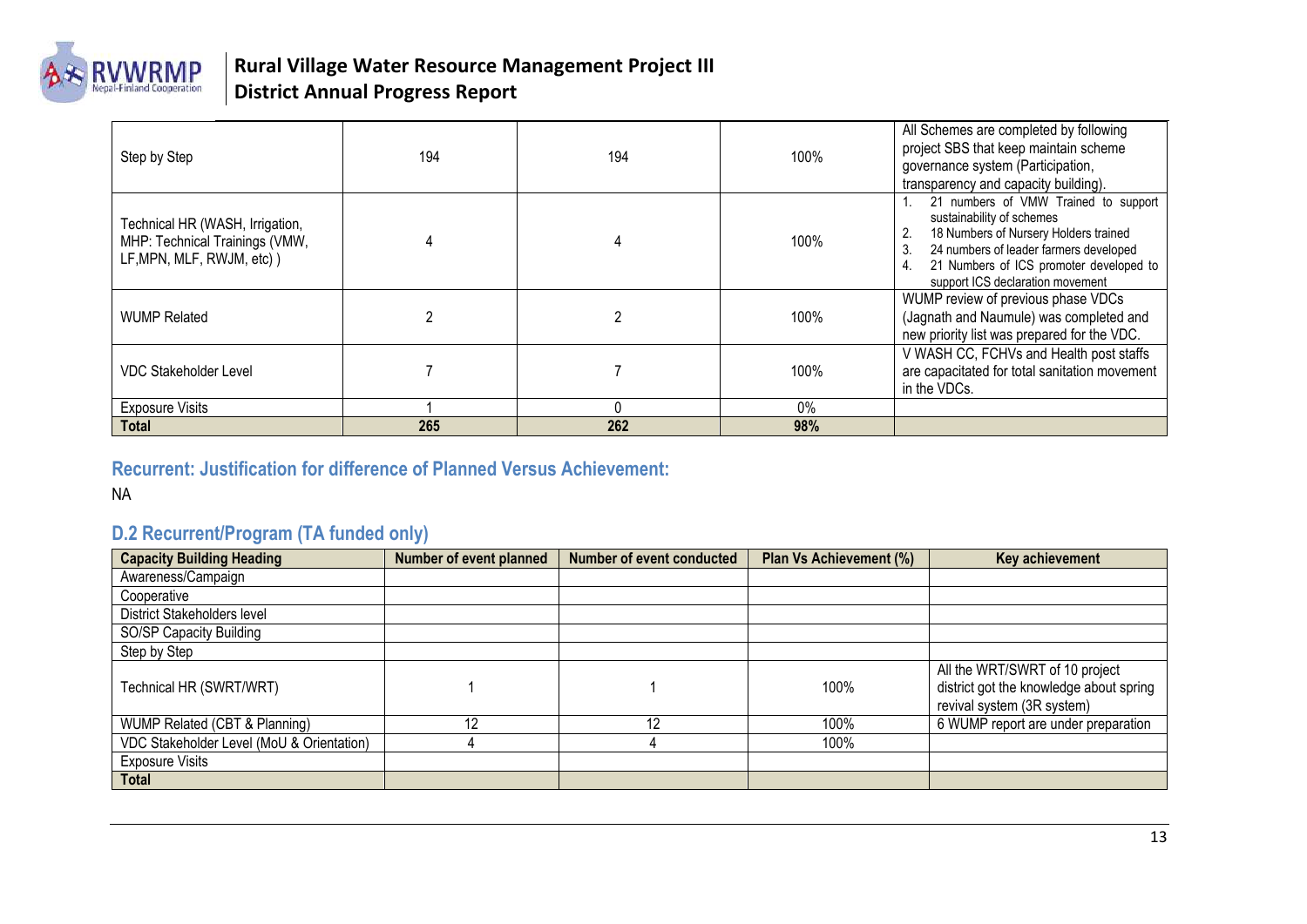

## <span id="page-13-0"></span>**E. Status of Home Garden**

| Name of GP (WN-<br>Ex-VDC)                        | <b>Number of HG</b><br>up to FY<br>2072/73 | <b>Number of HHs</b><br>covered by FY<br>2072/73 | <b>Number of Home</b><br>Garden developed in<br>FY 2073/74 | Number of<br><b>Households covered</b><br>in FY 2073/74 | <b>Number of Total</b><br>population covered |
|---------------------------------------------------|--------------------------------------------|--------------------------------------------------|------------------------------------------------------------|---------------------------------------------------------|----------------------------------------------|
| Chamunda<br>Brindasaini Mun-5<br>(Jambukandh)     | 7                                          | 55                                               | 103                                                        | 158                                                     | 855                                          |
| Thatikandh GP-1,2<br>(Lakandra)                   | 12                                         | 121                                              | 191                                                        | 312                                                     | 1701                                         |
| Bhagawatimai GP-4<br>(Jagnath)                    | 13                                         | 121                                              | 332                                                        | 453                                                     | 2427                                         |
| Naumule GP-1, 5, 7<br>(Toli, Naumule,<br>Sallery) | 38                                         | 193                                              | 518                                                        | 711                                                     | 3822                                         |
| <b>Total</b>                                      | 70                                         | 490                                              | 1144                                                       | 1634                                                    | 8805                                         |

## <span id="page-13-1"></span>**F. Status of Disaggregated Beneficiaries**

## <span id="page-13-2"></span>**F.1 Awareness and Capacity Building Activities**

#### **61. Awareness and CB**

| Event                                   | <b>DF</b> | <b>DM</b>      | JF   | <b>JM</b> | <b>OF</b>      | <b>OM</b> | <b>Total</b><br>Female | <b>Total</b><br><b>Male</b> | <b>Total</b> |
|-----------------------------------------|-----------|----------------|------|-----------|----------------|-----------|------------------------|-----------------------------|--------------|
| Awareness /<br>Campaign                 | 586       | 271            | 480  | 281       | 1223           | 790       | 2289                   | 1342                        | 3631         |
| Cooperative                             | 10        | 3              | 31   | 18        | 34             | 30        | 75                     | 51                          | 126          |
| <b>District</b><br>Stakeholders level   |           |                |      |           |                |           | 0                      | 0                           | $\mathbf{0}$ |
| SO/SP Capacity<br><b>Building</b>       |           |                |      |           |                |           | $\mathbf 0$            | 0                           | $\mathbf{0}$ |
| Step by Step                            | 962       | 563            | 791  | 676       | 1850           | 1502      | 3603                   | 2741                        | 6344         |
| <b>WUMP Related</b>                     |           | $\overline{2}$ | 7    | 41        | 5              | 16        | 13                     | 59                          | 72           |
| <b>VDC Stakeholder</b><br>Level         | 115       | 59             | 24   | 29        | 253            | 162       | 392                    | 250                         | 642          |
| <b>Exposure Visits</b><br>(Cooperative) |           | 0              | 0    | 2         | $\overline{2}$ | 3         | 3                      | 5                           | 8            |
| <b>Total</b>                            | 1675      | 898            | 1333 | 1047      | 3367           | 2503      | 6375                   | 4448                        | 10823        |

#### **ii) Technical training**

| <b>Name of Technical Training</b> | DF | DM | <b>JM</b> | <b>OM</b> | Tota <sub>l</sub> |
|-----------------------------------|----|----|-----------|-----------|-------------------|
| <b>VMW</b>                        |    |    |           |           | n.                |
| Local Resource Person -<br>. Aari |    |    |           |           |                   |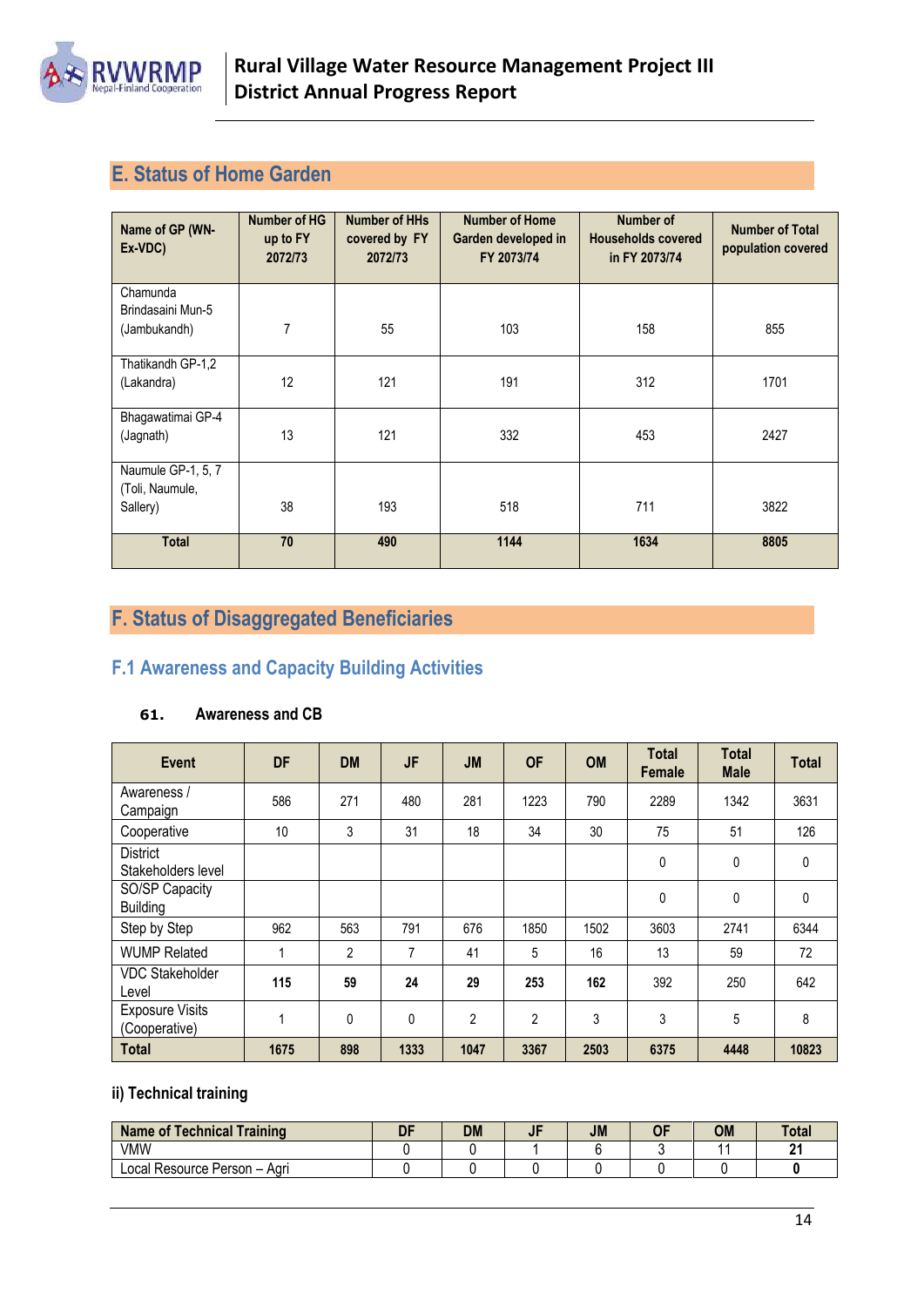

| Leader Farmer                  |  |  |  |    |
|--------------------------------|--|--|--|----|
| <b>ICS Promoter</b>            |  |  |  |    |
| Sanitation / Hygiene Triggered |  |  |  |    |
| <b>Nursery Holder Training</b> |  |  |  |    |
| <b>Total</b>                   |  |  |  | 84 |

#### <span id="page-14-0"></span>**F.2 Home Garden**

| Name of GP (WN, Ex.VDC)                        | DF  | <b>DM</b> | JF | <b>JM</b> | <b>OF</b> | <b>OM</b> | <b>Total</b> |
|------------------------------------------------|-----|-----------|----|-----------|-----------|-----------|--------------|
| Chamunda Brindasaini Mun-5<br>(Jambukandh)     | 40  | 4         |    |           | 16        |           | 63           |
| Thatikandh GP-1,2 (Lakandra)                   | 40  |           |    |           | 131       |           | 178          |
| Bhagawatimai GP-4 (Jagnath)                    | 37  | 5         |    |           | 80        | 20        | 142          |
| Naumule GP-1, 5, 7 (Toli,<br>Naumule, Sallery) | 62  | 11        | 32 | 25        | 55        |           | 193          |
| <b>Total</b>                                   | 179 | 21        | 32 | 25        | 282       | 37        | 576          |

## <span id="page-14-1"></span>**F.3Cooperatives**

| Name of cooperative / GP (ex.VDC)                       | DF  | <b>DM</b> | JF  | <b>JM</b> | <b>OF</b> | <b>OM</b> | <b>Total</b> |
|---------------------------------------------------------|-----|-----------|-----|-----------|-----------|-----------|--------------|
| Navajyoti Diyalo Agg.coop, Naumule<br>GP-6 (Sallery)    | 3   | 0         | 45  | 20        | 57        | 31        | 156          |
| Laligurash Diyalo Agg. Coop, Naumule<br>GP-5 (Naumule)  | 10  | 4         | 43  | 59        | 0         | 0         | 116          |
| Srijanshil Saving & Credit coop,<br>Naumule GP-1 (Toli) | 96  | 94        | 82  | 63        | 194       | 78        | 607          |
| Saugat Upabhokta coop, Thatikandh<br>GP (Lakandra)      |     | 13        | 36  | 29        | 96        | 120       | 301          |
| <b>Total</b>                                            | 116 | 111       | 206 | 171       | 347       | 229       | 1180         |

## <span id="page-14-2"></span>**F.4Water Supply: UC Composition**

Number of scheme / UCs: XXX (FY 2073/74)

| Name of UC's position | DF | <b>DM</b> | JF | <b>JM</b> | <b>OF</b> | <b>OM</b> | <b>Total</b> |
|-----------------------|----|-----------|----|-----------|-----------|-----------|--------------|
| Chairperson           |    |           |    |           |           |           | 10           |
| Vice-Chairperson      |    |           |    |           |           |           |              |
| Secretary             |    |           |    |           |           |           | 10           |
| Joint Secretary       |    |           |    |           |           |           |              |
| Treasurer             |    |           |    |           |           |           | 10           |
| Members               |    |           |    |           | 22        |           | 49           |
| <b>Total</b>          |    | $\Lambda$ |    |           | 30        | 20        | 87           |

## <span id="page-14-3"></span>**F.4UC Composition of other schemes (Irrigation, Energy, MUS, IWM)**

Number of scheme / UCs: XX (FY 2073/74)

| Name of UC's position | DF | <b>DM</b> | JF | <b>JM</b> | OI | <b>OM</b> | <b>Total</b> |
|-----------------------|----|-----------|----|-----------|----|-----------|--------------|
| Chairperson           |    |           |    |           |    |           |              |
| Vice-Chairperson      |    |           |    |           |    |           |              |
| Secretary             |    |           |    |           |    |           |              |
| Joint Secretary       |    |           |    |           |    |           |              |
| Treasurer             |    |           |    |           |    |           |              |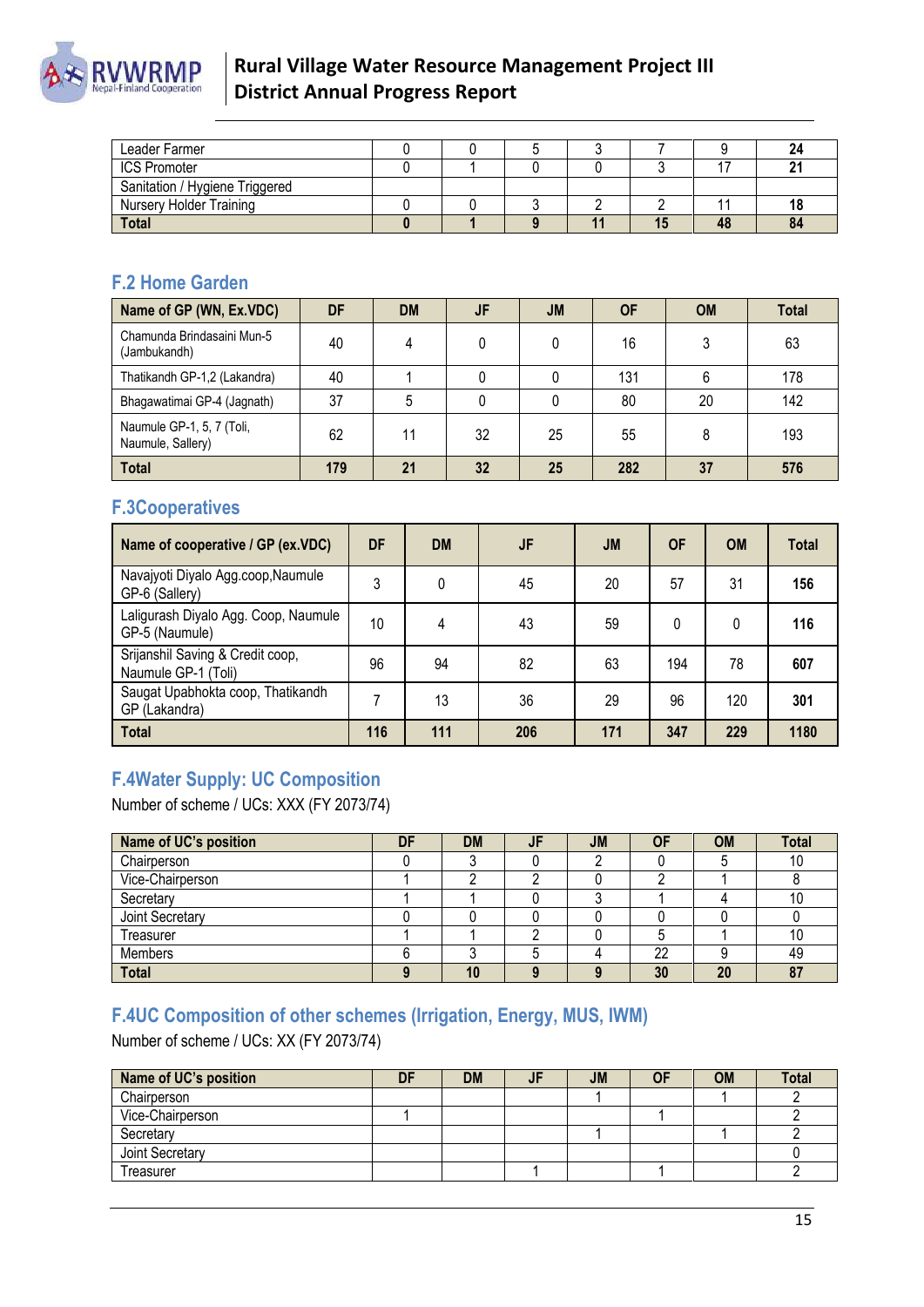## **RVWRMP**

## **Rural Village Water Resource Management Project III District Annual Progress Report**

| Members                 |  |  |  |     |
|-------------------------|--|--|--|-----|
| $T0$ tol<br><b>Ulai</b> |  |  |  | . . |

## <span id="page-15-0"></span>**ANNEX 1: VDC-wise detail of indicators**

#### **Table 1: Community contribution on WASH (IPC scheme/activities only)**

| Indicator 1.3                        | Chamunda<br>Brindasaini Mun-5<br>(Jambukandh) | Thatikandh GP-<br>1,2 (Lakandra) | Bhagawatimai<br>GP-4 (Jagnath) | Naumule GP-1, 5, 7<br>(Toli, Naumule, Sallery) | Total      |
|--------------------------------------|-----------------------------------------------|----------------------------------|--------------------------------|------------------------------------------------|------------|
| <b>Total WASH Investment</b><br>Cost | 4979758.0                                     | 14933998.4                       | 13595495.8                     | 40576148.3                                     | 74085400.5 |
| <b>Actual Cost Contribution</b>      |                                               |                                  |                                |                                                |            |
| In Cash                              | 35000.0                                       | 100000.0                         | 94000.0                        | 263000.0                                       | 492000.0   |
| In Kind                              | 1298553.8                                     | 4154394.1                        | 3492175.9                      | 10716150.6                                     | 19661274.4 |
| % Cost Contribution                  | 0.3                                           | 0.3                              | 0.3                            | 0.3                                            |            |

#### **Table 2: Water supply schemes with WSP (Cumulative)**

| Indicator 1.5                                | Chamunda Brindasaini<br>Mun-5 (Jambukandh) | Thatikandh GP-<br>1,2 (Lakandra) | Bhagawatimai<br>GP-4 (Jagnath) | Naumule GP-1, 5, 7<br>(Toli, Naumule, Sallery) | Total |
|----------------------------------------------|--------------------------------------------|----------------------------------|--------------------------------|------------------------------------------------|-------|
| Number of water supply scheme<br>implemented |                                            |                                  |                                | 16                                             | 30    |
| Number of water supply scheme<br>with WSP    |                                            |                                  |                                | 10                                             | 20    |
| % of water supply schemes with<br><b>WSP</b> | 70                                         | 80                               | 70                             | 60                                             | 66.6  |

#### **Table 3: Active water supply UCs maintaining service level (Cumulative).**

| Indicator 1.6                                                                                                                                                             | Chamunda<br>Brindasaini Mun-<br>5 (Jambukandh) | <b>Thatikandh</b><br>$GP-1.2$<br>(Lakandra) | Bhagawat<br>imai GP-4<br>(Jagnath) | Naumule GP-1, 5.<br>7 (Toli, Naumule,<br>Sallery) | Total |
|---------------------------------------------------------------------------------------------------------------------------------------------------------------------------|------------------------------------------------|---------------------------------------------|------------------------------------|---------------------------------------------------|-------|
| Number of water supply scheme implemented                                                                                                                                 |                                                | 4                                           |                                    | 16                                                | 30    |
| Number of schemes having: O&M regulations<br>implemented + Functional status: fully functional + O&M<br>fund available + VMW mobilized + Ucs having meetings<br>regularly |                                                | 4                                           |                                    | 16                                                | 30    |
| % of Ucs: active and able to maintain service level                                                                                                                       | 100                                            | 100                                         | 100                                | 100                                               | 100   |

#### **Table 4: WS Schemes with at-least three public audits (IPC schemes)**

| Indicator 1.7                                       | Chamunda<br>Brindasaini Mun-5<br>(Jambukandh) | Thatikandh GP-<br>1,2 (Lakandra) | Bhagawatimai<br>GP-4 (Jagnath) | Naumule GP-1, 5,<br>7 (Toli, Naumule,<br>Sallery) | Total |
|-----------------------------------------------------|-----------------------------------------------|----------------------------------|--------------------------------|---------------------------------------------------|-------|
| Number of water supply scheme<br>implemented        |                                               |                                  | 2                              | 6                                                 | 10    |
| Number of schemes having at-least<br>3 public audit |                                               |                                  | 2                              | 6                                                 | 10    |
| % of WS schemes with at-least 3<br>public audits    | 100                                           | 100                              | 100                            | 100                                               | 100   |
| Number of participation in public<br>audit          | 96                                            | 189                              | 144                            | 464                                               | 893   |
| Number of female participation                      | 81                                            | 138                              | 104                            | 312                                               | 635   |
| Number of Dalit participation                       | 47                                            | 88                               | 82                             | 142                                               | 359   |
| Number of Janajati participation                    | 0                                             | 18                               | $\Omega$                       | 203                                               | 221   |
| % of Female participation                           | 84                                            | 73                               | 72                             | 67                                                | 71    |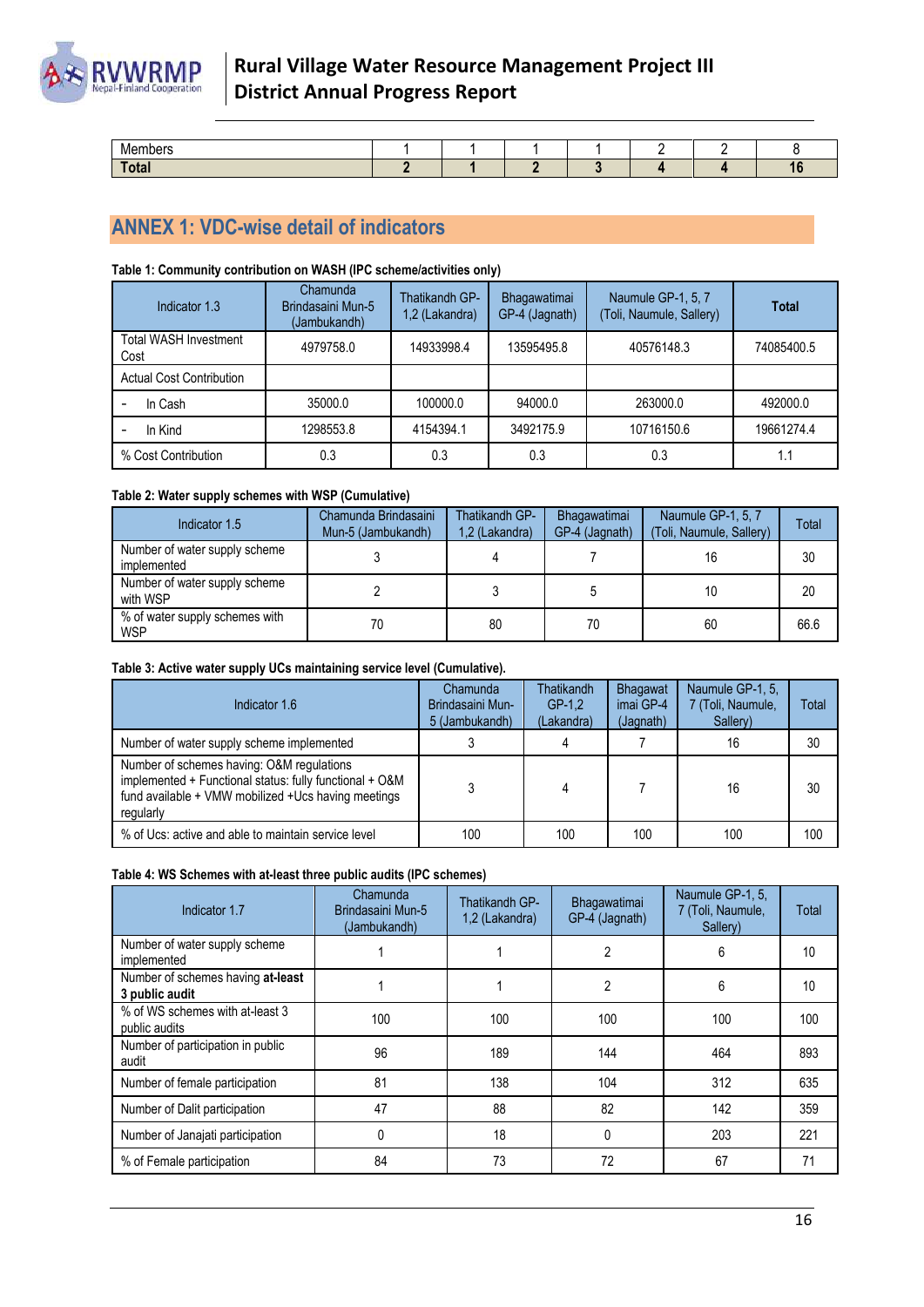

| % of Dalit participation    | 49 | 47 | C. | 40 |
|-----------------------------|----|----|----|----|
| % of Janajati participation |    | 10 | 44 | 25 |
| Remarks                     |    |    |    |    |

#### **Table 5: Composition of UC's key positions in implemented Water Supply schemes (Out of 10 WSS schemes of FY 073/74)**

| Indicator 1.8            | Chamunda Brindasaini<br>Mun-5 (Jambukandh) | Thatikandh GP-<br>1,2 (Lakandra) | Bhagawatimai<br>GP-4 (Jagnath) | Naumule GP-1, 5, 7<br>Toli, Naumule, Sallery) | Total |
|--------------------------|--------------------------------------------|----------------------------------|--------------------------------|-----------------------------------------------|-------|
| Total UC Key Positions   |                                            |                                  |                                | 29                                            | 43    |
| Female Key Positions     |                                            |                                  |                                | 10                                            | 15    |
| Dalit Key Positions      |                                            |                                  |                                |                                               |       |
| Janajati Key Positions   |                                            |                                  |                                |                                               |       |
| % Female Key Positions   | 25                                         | 50                               | 33                             | 34                                            | 35    |
| % Dalit Key Positions    | 50                                         | 25                               | 17                             | 17                                            | 21    |
| % Janajati Key Positions |                                            |                                  |                                | 31                                            | 21    |
| Remarks                  |                                            |                                  |                                |                                               |       |

#### **Table 6.1: Status of CGD friendly WASH facilities in schools**

| Indicator 1.9                                                                    | Chamunda<br>Brindasaini Mun-<br>5 (Jambukandh) | Thatikandh<br>GP-1.2<br>(Lakandra) | Bhagawatimai<br>GP-4 (Jagnath) | Naumule GP-1, 5, 7<br>(Toli, Naumule,<br>Sallery) | Total        |
|----------------------------------------------------------------------------------|------------------------------------------------|------------------------------------|--------------------------------|---------------------------------------------------|--------------|
| <b>Total Number of Schools</b>                                                   | 13                                             | 9                                  | $\overline{7}$                 | 19                                                | 48           |
| Schools having child club                                                        | 13                                             | 9                                  | 7                              | 19                                                | 48           |
| Schools having functional Water facilities<br>within school yard                 |                                                | 3                                  | 7                              | 15                                                | 26           |
| Schools having low cost water treatment<br>practices for drinking water service. |                                                | $\Omega$                           | 7                              | 10                                                | 18           |
| Schools having functional toilet (1:50 student)<br>cabin & urinal.               | 13                                             | 9                                  | $\overline{7}$                 | 15                                                | 44           |
| Schools having child & gender friendly toilet                                    | 13                                             | 9                                  | $\overline{7}$                 | 17                                                | 46           |
| School having MHM facilities                                                     | $\mathbf{0}$                                   | $\Omega$                           | 0                              | 6                                                 | ĥ            |
| Schools with disable students (crutches,<br>wheel chair user).                   | 0                                              | 0                                  | 0                              | 0                                                 | 0            |
| Schools having disable friendly toilet<br>$(Ram++)$                              | $\Omega$                                       | $\Omega$                           | <sup>0</sup>                   | 0                                                 | <sup>0</sup> |
| Schools having hand washing with soap<br>facilities                              | $\Omega$                                       | 4                                  | 7                              | 16                                                | 27           |
| Schools having solid waste management<br>practices                               | 3                                              | 4                                  | $\overline{7}$                 | 17                                                | 31           |
| Schools having O&M fund for sustaining the<br><b>WASH</b> facilities             | 0                                              | $\Omega$                           | 4                              | $\overline{2}$                                    | 6            |
| Schools having garden                                                            | $\Omega$                                       | $\Omega$                           |                                | $\overline{2}$                                    | 3            |

*Note: Not include the ECD centre,*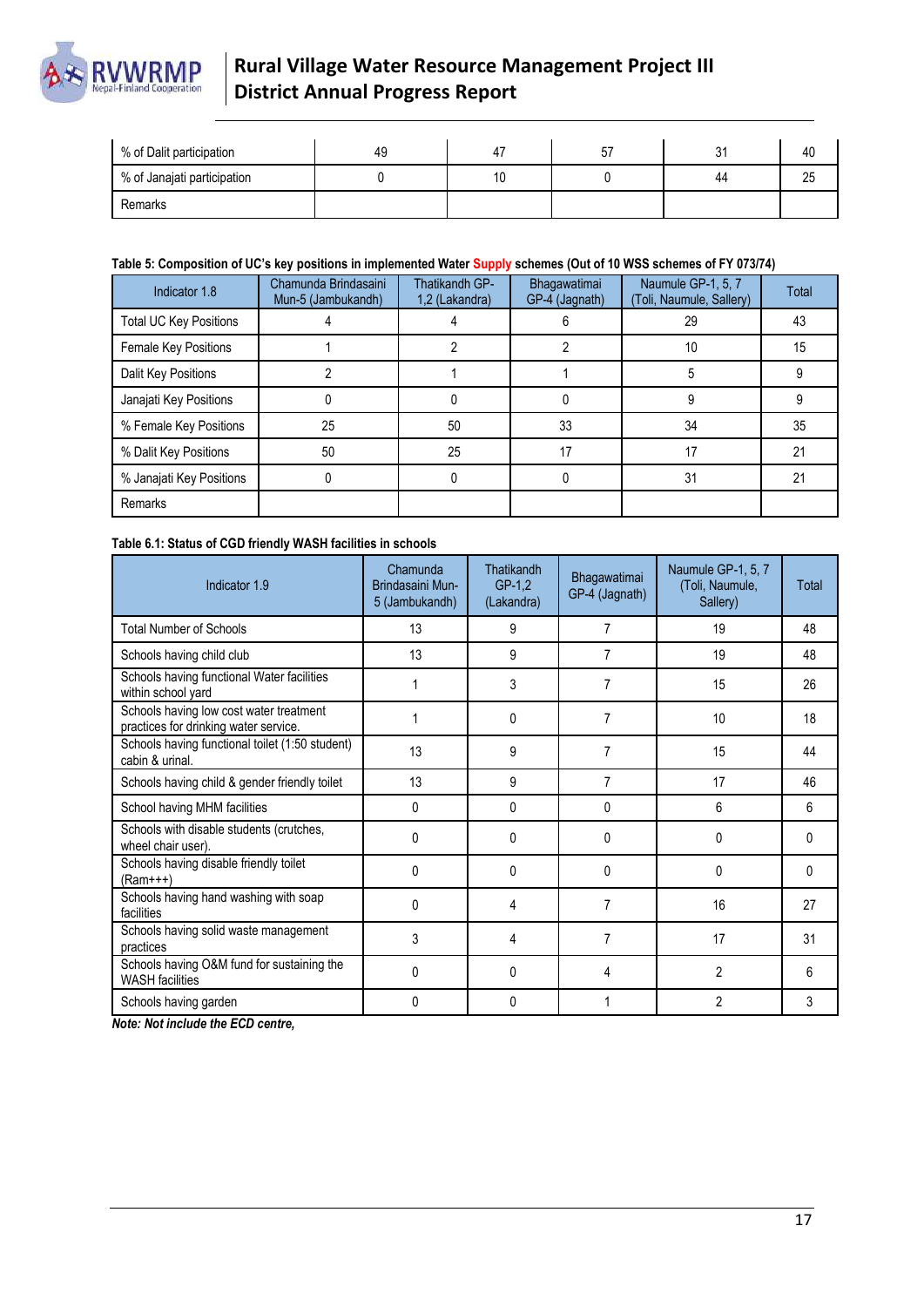

#### **Table 6.2: Status of CGD friendly WASH facilities in other institutions (health-post, public offices)**

| Indicator 1.9                                                                            | Chamunda<br>Brindasaini Mun-5<br>(Jambukandh) | <b>Thatikandh GP-</b><br>1,2 (Lakandra) | Bhagawatimai<br>GP-4 (Jagnath) | Naumule GP-1, 5, 7<br>(Toli, Naumule,<br>Sallery) | Total |
|------------------------------------------------------------------------------------------|-----------------------------------------------|-----------------------------------------|--------------------------------|---------------------------------------------------|-------|
| <b>Total Number of institutions</b>                                                      | 2                                             | 2                                       | 2                              | 8                                                 | 14    |
| Institutions having functional Water<br>facilities                                       |                                               | 2                                       | 2                              | 6                                                 | 10    |
| Institutions having low cost water<br>treatment practices for drinking<br>water service. | 2                                             | 2                                       | 2                              | 6                                                 | 12    |
| Institutions having functional toilet.                                                   | 2                                             | 2                                       | 2                              | 8                                                 | 14    |
| Institutions having gender friendly<br>toilet                                            |                                               |                                         | 0                              |                                                   |       |
| Institutions having disable (crutch,<br>wheel chair user) friendly toilet.               |                                               |                                         | U                              |                                                   |       |
| Institutions having hand washing<br>with soap facilities                                 | 2                                             |                                         | 2                              | 6                                                 | 12    |
| Institutions having solid waste<br>management practices                                  | $\mathfrak{p}$                                | 2                                       | 2                              | 8                                                 | 14    |
| Sub/Health post having hospital<br>waste management facilities                           |                                               |                                         |                                |                                                   |       |

#### **Table 7: Affiliation of WS schemes in cooperatives in core VDCs (cumulative)**

| Indicator 1.10                                            | Chamunda<br>Brindasaini Mun-5<br>(Jambukandh) | Thatikandh<br>$GP-1.2$<br>(Lakandra) | Bhagawatimai<br>GP-4 (Jagnath) | Naumule GP-1,<br>5, 7 (Toli,<br>Naumule,<br>Sallery) | Total  |
|-----------------------------------------------------------|-----------------------------------------------|--------------------------------------|--------------------------------|------------------------------------------------------|--------|
| Total number of WS schemes                                |                                               |                                      |                                | 16                                                   | 30     |
| Number of schemes having account in<br>cooperative        |                                               |                                      |                                |                                                      |        |
| Amount of total O&M fund of WS schemes in<br>cooperatives |                                               | 15000                                |                                | 291000                                               | 306000 |
| % of WS schemes affiliated in cooperatives                |                                               | 25                                   |                                | 50                                                   | 30     |
| Remarks                                                   |                                               |                                      |                                |                                                      |        |

#### **Table 8: Total sanitation status of core GPs (Ex- VDCs)**

| Indicator 1.11                                                                               | Chamunda<br>Brindasaini Mun-5<br>(Jambukandh) | <b>Thatikandh</b><br>$GP-1.2$<br>(Lakandra) | Bhagawatimai<br>GP-4 (Jagnath) | Naumule GP-1, 5, 7<br>(Toli, Naumule,<br>Sallery) | Total |
|----------------------------------------------------------------------------------------------|-----------------------------------------------|---------------------------------------------|--------------------------------|---------------------------------------------------|-------|
| Total household in as Ex VDC)                                                                | 1174                                          | 1160                                        | 636                            | 1800                                              | 4770  |
| HHs having access to toilet to all at all<br>time                                            | 992                                           | 1138                                        | 636                            | 1743                                              | 4509  |
| HHs having hand washing with soap<br>facilities                                              | 350                                           | 412                                         | 520                            | 1148                                              | 2430  |
| HHs having access to safe drinking<br>water (practicing low cost HH<br>treatment technology) | 320                                           | 380                                         | 430                            | 1075                                              | 2205  |
| HHs practicing safe food intake.                                                             | 820                                           | 734                                         | 540                            | 1248                                              | 3342  |
| HH having ICS                                                                                | 181                                           | 96                                          | 636                            | 1400                                              | 2313  |
| HHs managing the FYM                                                                         | 120                                           | 376                                         | 164                            | 678                                               | 1338  |
| HH having the Chang                                                                          | 485                                           | 796                                         | 580                            | 1503                                              | 3364  |
| HHs having waste Pit                                                                         | 225                                           | 156                                         | 487                            | 1117                                              | 1985  |
| HHs managing the waste water in HG                                                           | 135                                           | 567                                         | 247                            | 881                                               | 1830  |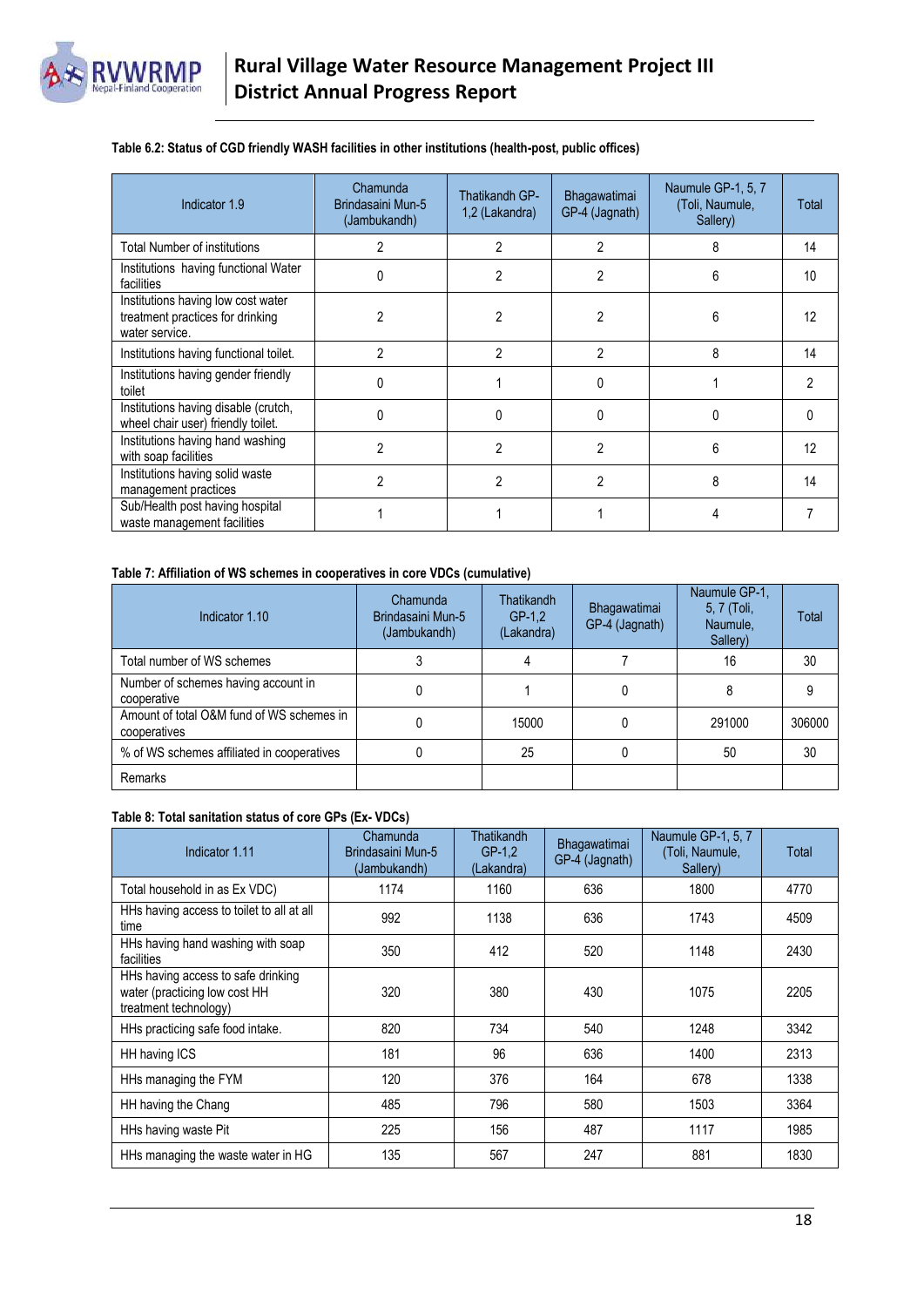

| Self-monitored HHs through SDA (1st<br>visit)             | 90 | 346 | 180 | 679 | 1295 |
|-----------------------------------------------------------|----|-----|-----|-----|------|
| Self-monitored HHs through SDA<br>(2 <sup>nd</sup> visit) | 90 | 68  | 180 | 391 | 729  |
| Self-monitored HHs through SDA<br>(3 <sup>rd</sup> visit) | 80 |     | 180 | 137 | 397  |
| Declared Total Sanitation WN/Cluster<br>(Yes/No)          | No | No  | No  | No  | No   |

#### **Table 9: Menstruating women using toilet in core VDCs**

| Indicator 1.12                                                                                | Chamunda<br>Brindasaini Mun-5<br>(Jambukandh) | Thatikandh<br>$GP-1.2$<br>(Lakandra) | <b>Bhagawatim</b><br>ai GP-4<br>(Jagnath) | Naumule GP-1, 5,<br>7 (Toli, Naumule,<br>Sallery) | Total |
|-----------------------------------------------------------------------------------------------|-----------------------------------------------|--------------------------------------|-------------------------------------------|---------------------------------------------------|-------|
| Total respondents of BCS (Second SDA Visit)                                                   | 90                                            | 68                                   | 180                                       | 391                                               | 729   |
| Number of respondents: Do menstruating<br>women able to use toilet? With answer "Yes"         | 28                                            | 43                                   | 180                                       | 264                                               | 515   |
| % of menstruating women able to use toilet                                                    | 31.1                                          | 0.6                                  | 1.0                                       | 0.7                                               | 33.4  |
| Total respondents of BCS (Second SDA Visit)                                                   | 90                                            | 68                                   | 180                                       | 391                                               | 729   |
| Number of respondents: Do menstruating<br>women able to use regular tap? With answer<br>"Yes" | 47                                            | 45                                   | 180                                       | 264                                               | 536   |
| % of menstruating women able to use regular<br>tap                                            | 52.2                                          | 0.7                                  | 1.0                                       | 0.7                                               | 54.6  |

#### **Table 10: WS beneficiary households with functional home garden in core VDCs (Cumulative)**

| Indicator 2.1                                                      | Chamunda Brindasaini<br>Mun-5 (Jambukandh) | Thatikandh GP-<br>1,2 (Lakandra)                       | Bhagawatimai<br>GP-4 (Jagnath) | Naumule GP-<br>1, 5, 7 (Toli,<br>Naumule,<br>Sallery)                              | Total |
|--------------------------------------------------------------------|--------------------------------------------|--------------------------------------------------------|--------------------------------|------------------------------------------------------------------------------------|-------|
| Number of beneficiary households of<br>WS schemes                  | 157                                        | 320                                                    | 509                            | 731                                                                                | 1717  |
| Number of WS beneficiary household<br>with functional home garden* | 135                                        | 228                                                    | 411                            | 631                                                                                | 1405  |
| Number of people benefited by Home<br>Garden                       | 745                                        | 1258                                                   | 2270                           | 3485                                                                               | 7758  |
| % of WS beneficiary households with<br>functional home garden      | 86.0                                       | 71.3                                                   | 80.7                           | 86.3                                                                               | 81.8  |
| Remarks:                                                           | 2 groups out of schemes                    | 1 group out of<br>scheme, 2<br>groups in<br>irrigation |                                | 1 groups in<br>irrigation<br>scheme (25<br>HH), 2 groups<br>out of area (55<br>HH) |       |

\* Home garden means the household having 4 major crops in the garden: vegetables, spices, fodder, fruit and productive at least 6 months.

#### **Table 11: Women participation in HG, TOT and/or LF training in core VDCs**

| Indicator 2.3                               | Chamunda<br>Brindasaini Mun-<br>5 (Jambukandh) | Thatikandh GP-<br>1,2 (Lakandra) | Bhagawatimai<br>$GP-4$<br>(Jagnath) | Naumule GP-1, 5, 7<br>(Toli, Naumule,<br>Sallery) | Total |
|---------------------------------------------|------------------------------------------------|----------------------------------|-------------------------------------|---------------------------------------------------|-------|
| Number of participants in HG training       | 63                                             | 178                              | 142                                 | 193                                               | 576   |
| Number of women participated in HG training | 56                                             | 171                              | 117                                 | 149                                               | 493   |
| Number of participants in TOT               |                                                |                                  |                                     |                                                   |       |
| Number of women participated in TOT         |                                                |                                  |                                     |                                                   |       |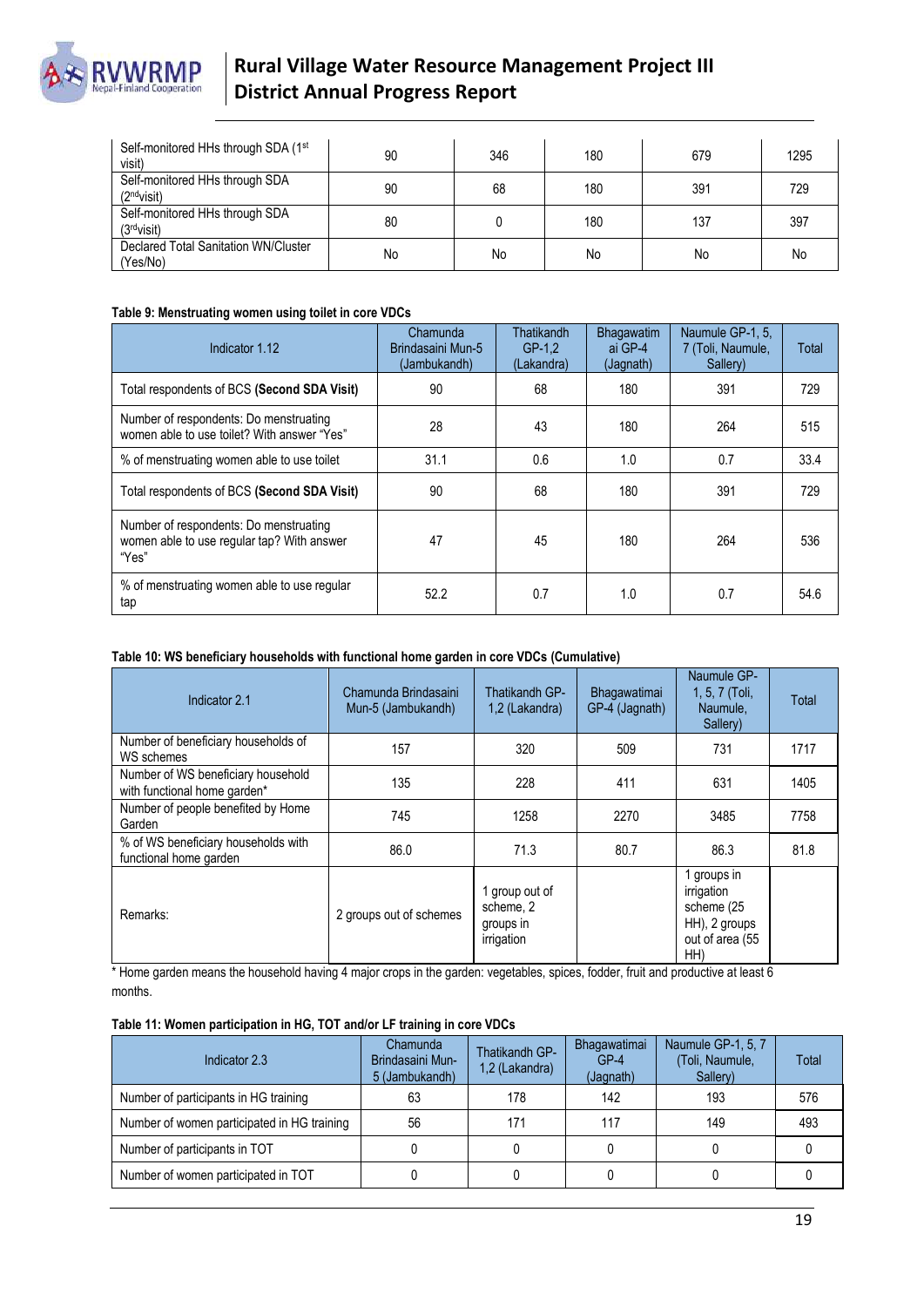

| Number of participants in Leader Farmer<br>training                    |       |       |       | 12    | 24    |
|------------------------------------------------------------------------|-------|-------|-------|-------|-------|
| Number of women participated in Leader<br>Farmer training              |       |       |       |       |       |
| % of women participation in HG                                         | 88.9  | 96.1  | 82.4  | 77.2  | 85.6  |
| % of women participation in LF training                                | 50.0  | 50.0  | 25.0  | 58.3  | 50.0  |
| % of women participated in HG and/or TOT<br>and/or LF training (total) | 119.6 | 106.4 | 124.8 | 137.6 | 121.7 |

#### **Table 12: Proportion of participants in Home garden training in core VDCs (FY 073/74 schemes only)**

| Indicator 2.4                                              | Chamunda<br>Brindasaini Mun-5<br>(Jambukandh) | <b>Thatikandh</b><br>$GP-1.2$<br>(Lakandra) | Bhagawatimai<br>GP-4 (Jagnath) | Naumule GP-1,<br>5, 7 (Toli,<br>Naumule,<br>Sallery) | Total  |
|------------------------------------------------------------|-----------------------------------------------|---------------------------------------------|--------------------------------|------------------------------------------------------|--------|
| Number of total WS beneficiary Households                  | 52                                            | 108                                         | 152                            | 307                                                  | 619    |
| Number of Dalit HH                                         | 49                                            | 38                                          | 45                             | 72                                                   | 204    |
| Number of Janajati HH                                      | 0                                             | 0                                           | 0                              | 101                                                  | 101    |
| % of Dalit HH in the beneficiary community                 | 94.2                                          | 35.2                                        | 29.6                           | 23.5                                                 | 33.0   |
| % of Janajati HH in the beneficiary community              | 0.0                                           | 0.0                                         | 0.0                            | 32.9                                                 | 16.3   |
| Number of participants in HG training                      | 63                                            | 178                                         | 142                            | 193                                                  | 576    |
| Number of Dalit participants                               | 44                                            | 41                                          | 42                             | 73                                                   | 200    |
| Number of Janajati participants                            | 0                                             | 0                                           | 0                              | 57                                                   | 57     |
| % of Dalit participation in HG training                    | 69.8                                          | 23.0                                        | 29.6                           | 37.8                                                 | 34.7   |
| % of Janajati participation in HG training                 | 0.0                                           | 0.0                                         | 0.0                            | 29.5                                                 | 9.9    |
| % Difference in proportionate participation of<br>Dalit    | 24.4                                          | 12.2                                        | 0.0                            | $-14.4$                                              | $-1.8$ |
| % Difference in proportionate participation of<br>Janajati | 0.0                                           | 0.0                                         | 0.0                            | 3.4                                                  | 6.4    |

#### **Table 13: Active Micro-hydro UCs with capacity to maintain service level in core VDCs**

| Indicator 2.9                                                      | Chamunda<br><b>Brindasaini</b><br>Mun-5<br>(Jambukandh) | Thatikandh<br>$GP-1.2$<br>(Lakandra) | Bhagawatimai<br>$GP-4$<br>(Jagnath) | Naumule GP-1, 5,<br>7 (Toli, Naumule,<br>Sallery) | Total |
|--------------------------------------------------------------------|---------------------------------------------------------|--------------------------------------|-------------------------------------|---------------------------------------------------|-------|
| Number of Micro-hydro schemes (including MUS with<br>MHP)          |                                                         |                                      |                                     |                                                   |       |
| Number of MH schemes having:                                       |                                                         |                                      |                                     |                                                   |       |
| Paid maintenance worker                                            |                                                         |                                      |                                     |                                                   |       |
| Public audit at least once a year                                  |                                                         |                                      |                                     |                                                   |       |
| Affiliated with cooperatives                                       |                                                         |                                      |                                     |                                                   |       |
| Number of schemes having composition: paid<br>maintenance worker + |                                                         |                                      |                                     |                                                   |       |
| conducted public audit at least once a year +                      |                                                         |                                      |                                     |                                                   |       |
| affiliated with cooperatives                                       |                                                         |                                      |                                     |                                                   |       |
| % of MHP UCs: active and able to maintain service<br>level         |                                                         |                                      |                                     |                                                   |       |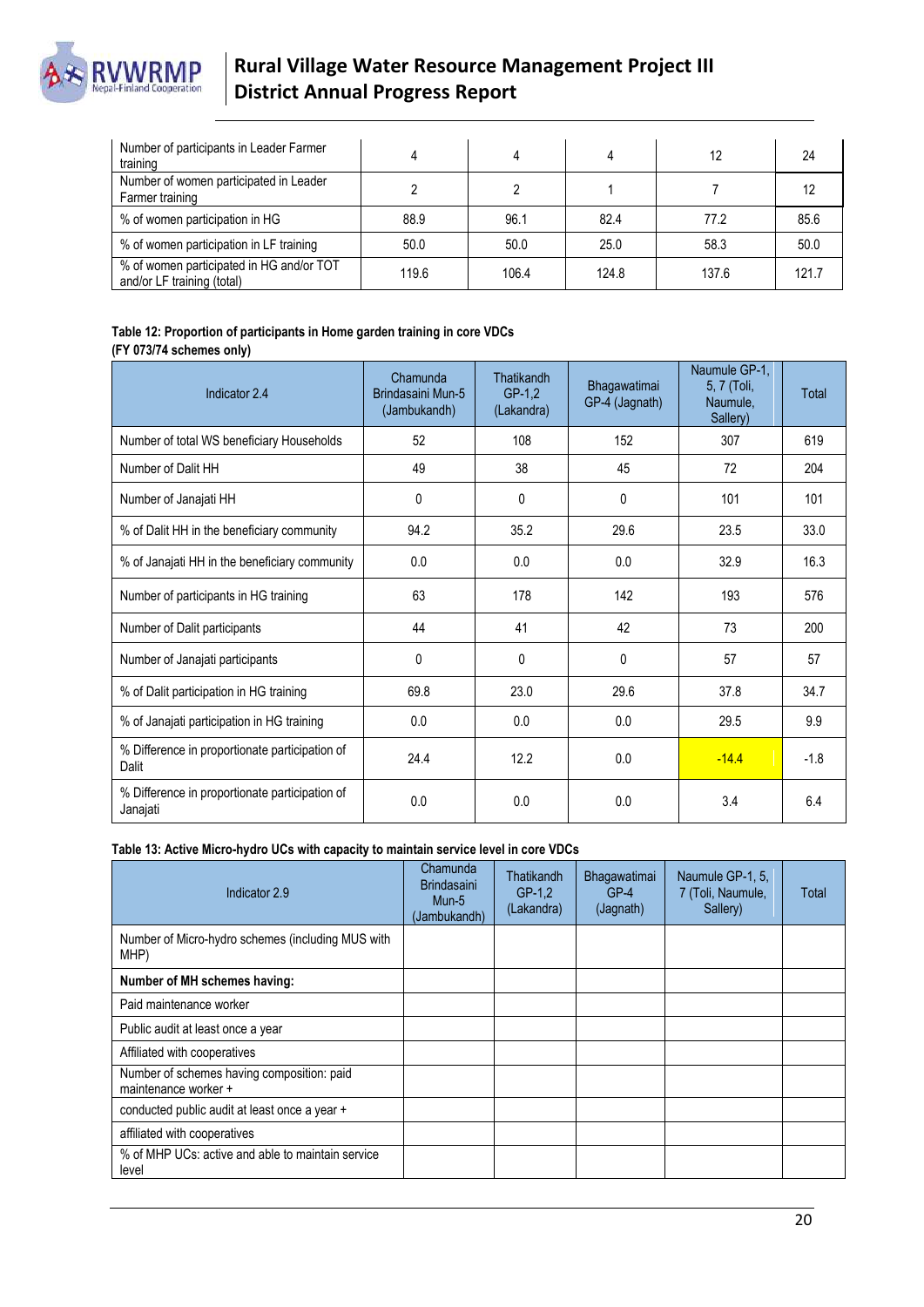

| Type of Income***<br><b>Generating Training</b> | Chamunda Brindasaini<br>Mun-5 (Jambukandh) | Thatikandh GP-1,2<br>(Lakandra) | Bhagawatimai<br>GP-4 (Jagnath) | Naumule GP-1, 5, 7 (Toli,<br>Naumule, Sallery) | Total |
|-------------------------------------------------|--------------------------------------------|---------------------------------|--------------------------------|------------------------------------------------|-------|
| Leader Farmers training                         |                                            |                                 |                                | 12                                             | 24    |
| <b>LRP</b>                                      |                                            |                                 |                                |                                                |       |
| Commercial vegetables                           |                                            | 62                              |                                | 104                                            | 166   |
| <b>Commercial Spices</b>                        |                                            |                                 |                                | 22                                             | 22    |
| Micro enterprises                               |                                            |                                 |                                |                                                |       |
| Multipurpose nursery                            |                                            |                                 |                                |                                                | 18    |
| Poly house construction                         |                                            |                                 |                                |                                                |       |
| VMW training & mobilization                     |                                            |                                 |                                | 16                                             | 21    |
| Total                                           |                                            |                                 |                                | 163                                            | 251   |

#### **Table 14: Detail of participation in Income Generating Activities**

\*\*\* Note: Agro-vets, LRPs, Leader Farmers, Small Enterprises. This should also include all commercial farmers having been trained. Please don't include the participants trained under TA fund.

#### **Table 15: Composition of leadership posts of project supported cooperatives.**

| Indicator 2.11                            | Chamunda<br>Brindasaini Mun-5<br>(Jambukandh) | Thatikandh GP-<br>1,2 (Lakandra) | Bhagawatimai<br>GP-4 (Jagnath) | Naumule GP-1,<br>5, 7 (Toli,<br>Naumule,<br>Sallery) | Total |
|-------------------------------------------|-----------------------------------------------|----------------------------------|--------------------------------|------------------------------------------------------|-------|
| Total leadership position of cooperatives |                                               | 9                                |                                |                                                      | 18    |
| Female leadership position                |                                               |                                  |                                |                                                      |       |
| Dalit leadership position                 |                                               |                                  |                                |                                                      |       |
| Janajati leadership position              |                                               |                                  |                                |                                                      | 9     |
| % Female leadership position              |                                               | 33.3                             |                                | 44.4                                                 | 38.9  |
| % Dalit leadership position               |                                               |                                  |                                | 11.1                                                 | 6     |
| % Janajati leadership position            |                                               | 11.1                             |                                | 88.9                                                 | 50    |

#### **Table 16: Operational self-sufficiency of project supported cooperatives**

| Name of cooperative                                  | Interest<br>Income<br>$(in$ NPR $)$ | Operational<br>Cost (in<br>NPR) | <b>Interest Paid</b><br>(in NPR) | Loan Loss<br>Provision (in<br>NPR) | <b>Operational Self</b><br>Sufficiency<br>(OSS)[1] |
|------------------------------------------------------|-------------------------------------|---------------------------------|----------------------------------|------------------------------------|----------------------------------------------------|
|                                                      | (A)                                 | (B)                             | (C)                              | (D)                                | (in %)                                             |
| Navajyoti Diyalo Agg.coop, Naumule GP-6 (Sallery)    | 125306                              | 25958                           | 20218                            | 18386                              | 194.1                                              |
| Laligurash Diyalo Agg. Coop, Naumule GP-5 (Naumule)  | 94655                               | 17092                           | 17999                            | 11707                              | 202.3                                              |
| Srijanshil Saving & Credit coop, Naumule GP-1 (Toli) | 1350581                             | 241817                          | 720384                           | 111218                             | 125.8                                              |
| Saugat Upabhokta coop, Thatikandh GP (Lakandra)      | 546561                              | 220088                          | 140823                           | 24217                              | 141.9                                              |

$$
OSS = \left[\frac{A}{(B+C+D)}\right] * 100
$$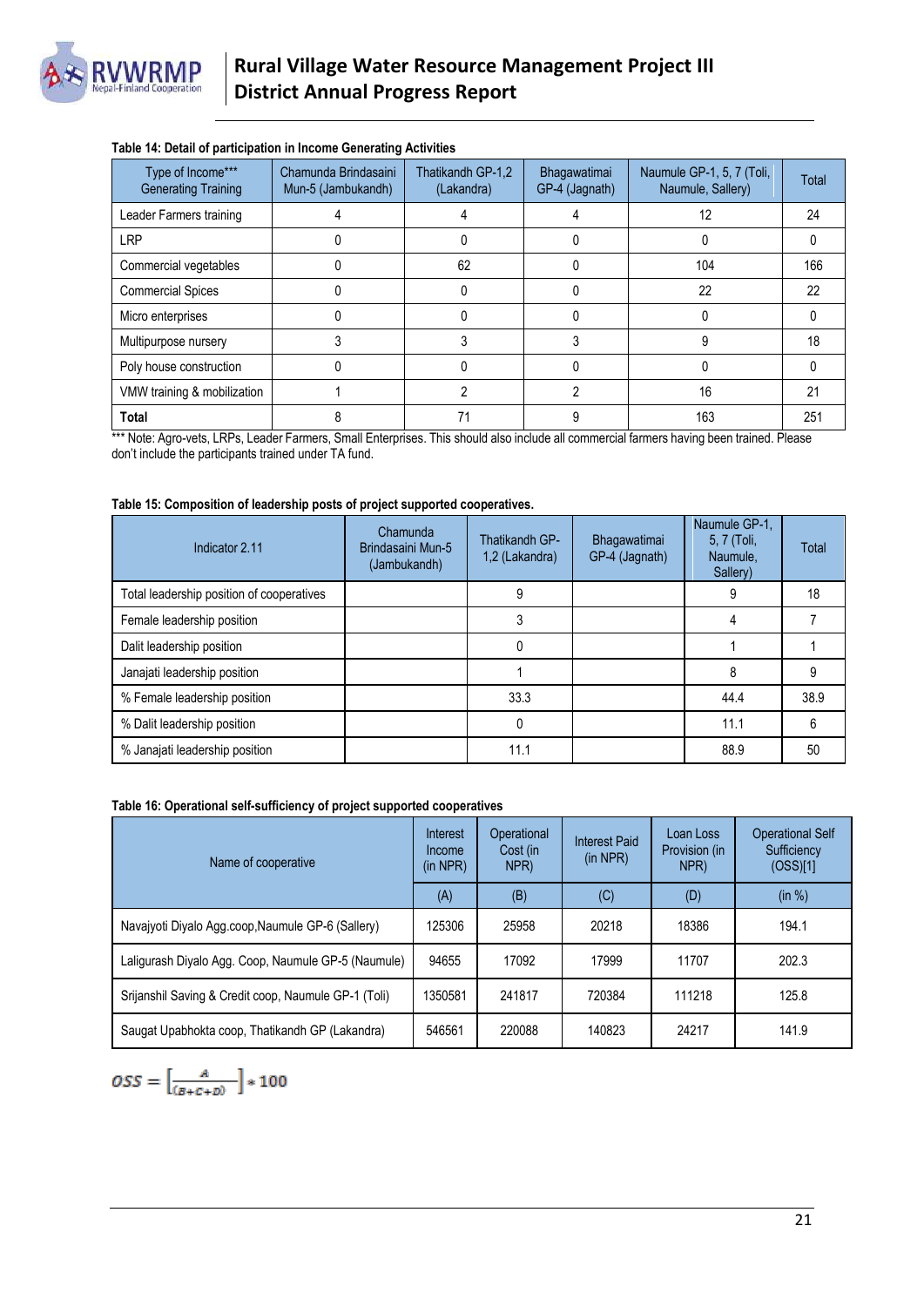

#### **Table 17: Composition of shareholders of project supported cooperatives**

| Name of cooperative                                  | Total               | Shareholders by sex |        | Shareholders by ethnicity |          |               |
|------------------------------------------------------|---------------------|---------------------|--------|---------------------------|----------|---------------|
|                                                      | <b>Shareholders</b> | Male                | Female | <b>Dalit</b>              | Janaiati | <b>Others</b> |
| Navajyoti Diyalo Agg.coop, Naumule GP-6 (Sallery)    | 156                 | 51                  | 105    | 3                         | 65       | 88            |
| Laligurash Diyalo Agg. Coop, Naumule GP-5 (Naumule)  | 116                 | 63                  | 53     | 14                        | 102      |               |
| Srijanshil Saving & Credit coop, Naumule GP-1 (Toli) | 607                 | 235                 | 372    | 190                       | 145      | 272           |
| Saugat Upabhokta coop, Thatikandh GP (Lakandra)      | 301                 | 162                 | 139    | 20                        | 35       | 246           |

#### **Table 18: VDC contribution on total actual investment** (All Schemes of FY 072/73 and 73/74)

| Indicator 3.9                                       | Chamunda<br>Brindasaini Mun-5<br>(Jambukandh) | <b>Thatikandh</b><br>$GP-1.2$<br>(Lakandra) | Bhagawatimai<br>$GP-4$<br>(Jagnath) | Naumule GP-1, 5, 7<br>(Toli, Naumule, Sallery) | <b>Total</b> |
|-----------------------------------------------------|-----------------------------------------------|---------------------------------------------|-------------------------------------|------------------------------------------------|--------------|
| Total actual expenditure in investment<br>cost      | 4979758                                       | 15977313                                    | 13595496                            | 42727066                                       | 77279633     |
| Ex-VDC contribution                                 | 258235                                        | 863222                                      | 739550                              | 2221148                                        | 4082156      |
| % of VDC contribution against actual<br>expenditure | 5.2                                           | 5.4                                         | 5.4                                 | 5.2                                            | 5.3          |

#### **Table 19: SO / SP Staff List**

| <b>S.N.</b>    | Name of staff                                          | Male /<br><b>Female</b> | <b>Position</b>      | <b>Working Area</b>                          | Date: started<br>from | <b>Contract Ended /</b><br><b>Ended date</b> |
|----------------|--------------------------------------------------------|-------------------------|----------------------|----------------------------------------------|-----------------------|----------------------------------------------|
| А.             | <b>Social Service Center</b><br>(SoSEC) nepal, Dailekh |                         |                      |                                              |                       | <b>Contract remaining</b>                    |
| $\mathbf{1}$   | Hari Krishna Thapa                                     | M                       | Field<br>Coordinator | Chamunda Brindasaini<br>Mun. & Thatikandh RM |                       |                                              |
| $\overline{2}$ | Jaya Bahadur Bista                                     | M                       | <b>WRT</b>           | <b>Thatikandh RM</b>                         |                       |                                              |
| 3              | Keshar Bdr. Shahi                                      | M                       | <b>WRT</b>           | Chamunda Brindasaini<br>Mun.                 |                       |                                              |
| 4              | Jitendra Bdr. BK                                       | M                       | Field<br>Coordinator | Bhagawatimai RM                              |                       |                                              |
| 5              | Bimal Upadhyaya                                        | M                       | <b>WRT</b>           | Bhagawatimai RM                              |                       |                                              |
| 6              | Mira Swornakar                                         | F                       | <b>HP</b>            | Bhagawatimai RM                              |                       |                                              |
| $\overline{7}$ | Devi Sapkota                                           | F                       | <b>HP</b>            | Bhagawatimai RM                              |                       |                                              |
| В.             | <b>Local Development Fund,</b><br><b>Dailekh</b>       |                         |                      |                                              |                       | <b>Contract remaining</b>                    |
| 1              | Chakra Bhandari                                        | M                       | Field<br>Coordinator | Bhairabi RM                                  |                       |                                              |
| $\overline{2}$ | Hari Prasad Jaisi                                      | M                       | Field<br>Coordinator | Bhairabi RM                                  |                       |                                              |
| 3              | Lal bdr. Mahatara                                      | M                       | <b>WRT</b>           | Bhairabi RM                                  |                       |                                              |
| 4              | Hari Prasad Achrya                                     | M                       | <b>WRT</b>           | Bhairabi RM                                  |                       |                                              |
| 5              | Laxmi Ban Sanyasi                                      | F                       | <b>HP</b>            | Bhairabi RM                                  |                       |                                              |
| 6              | Durga Thapa                                            | F                       | <b>HP</b>            | Bhairabi RM                                  |                       |                                              |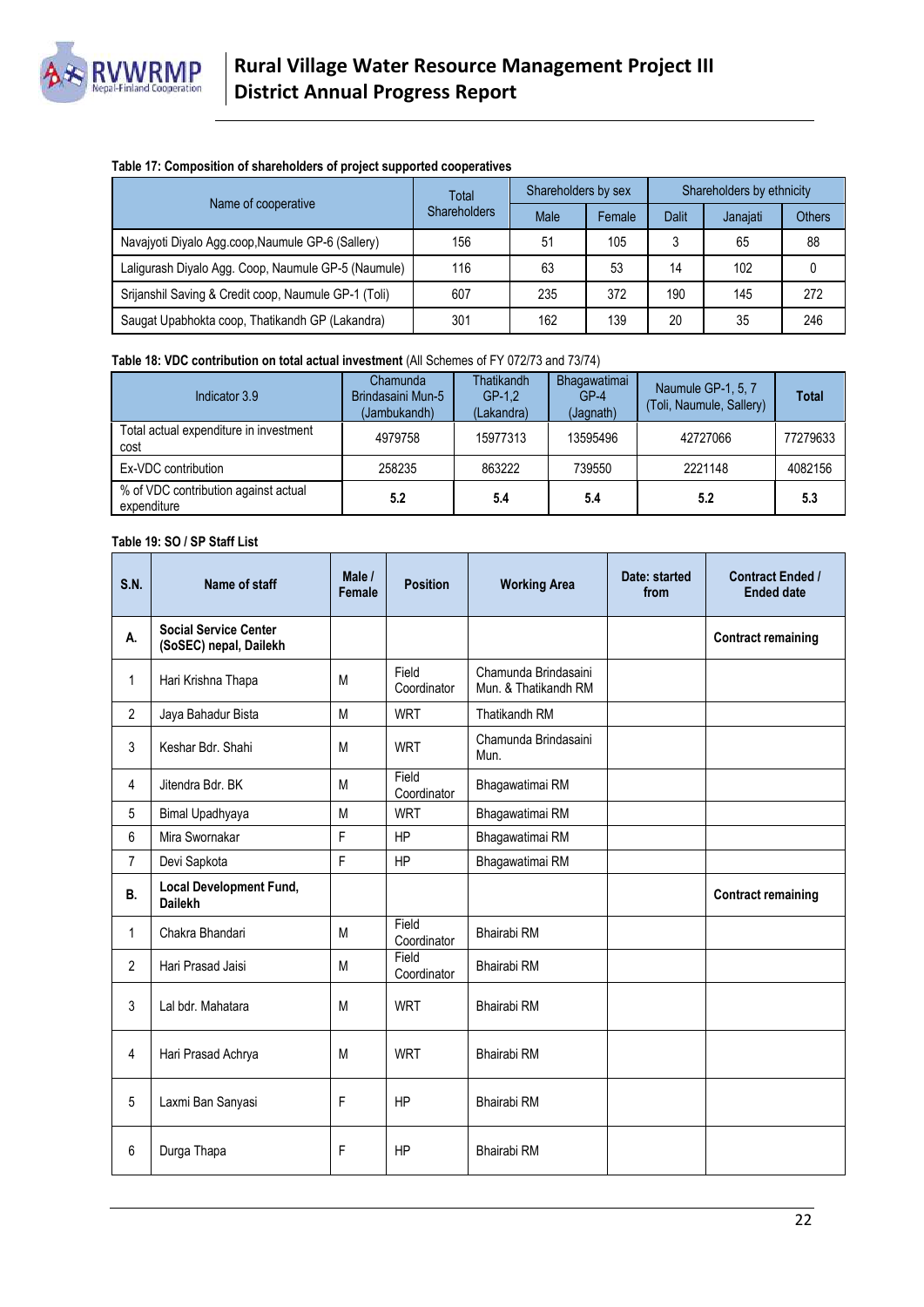

| C. | Everest Club, Dailekh |   |                      |            | <b>Contract remaining</b> |
|----|-----------------------|---|----------------------|------------|---------------------------|
|    | Yogendra Bikram Shah  | M | Field<br>Coordinator | Naumule RM |                           |
| 2  | Krishna Shrestha      | F | Field<br>Coordinator | Naumule RM |                           |
| 3  | Ishwori Yogi          | F | <b>WRT</b>           | Naumule RM |                           |
| 4  | Dhirendra Bogati      | M | <b>WRT</b>           | Naumule RM |                           |
| 5  | Yam Raj BC            | M | <b>HP</b>            | Naumule RM |                           |
| 6  | Pramila Khadka        | F | HP                   | Naumule RM |                           |